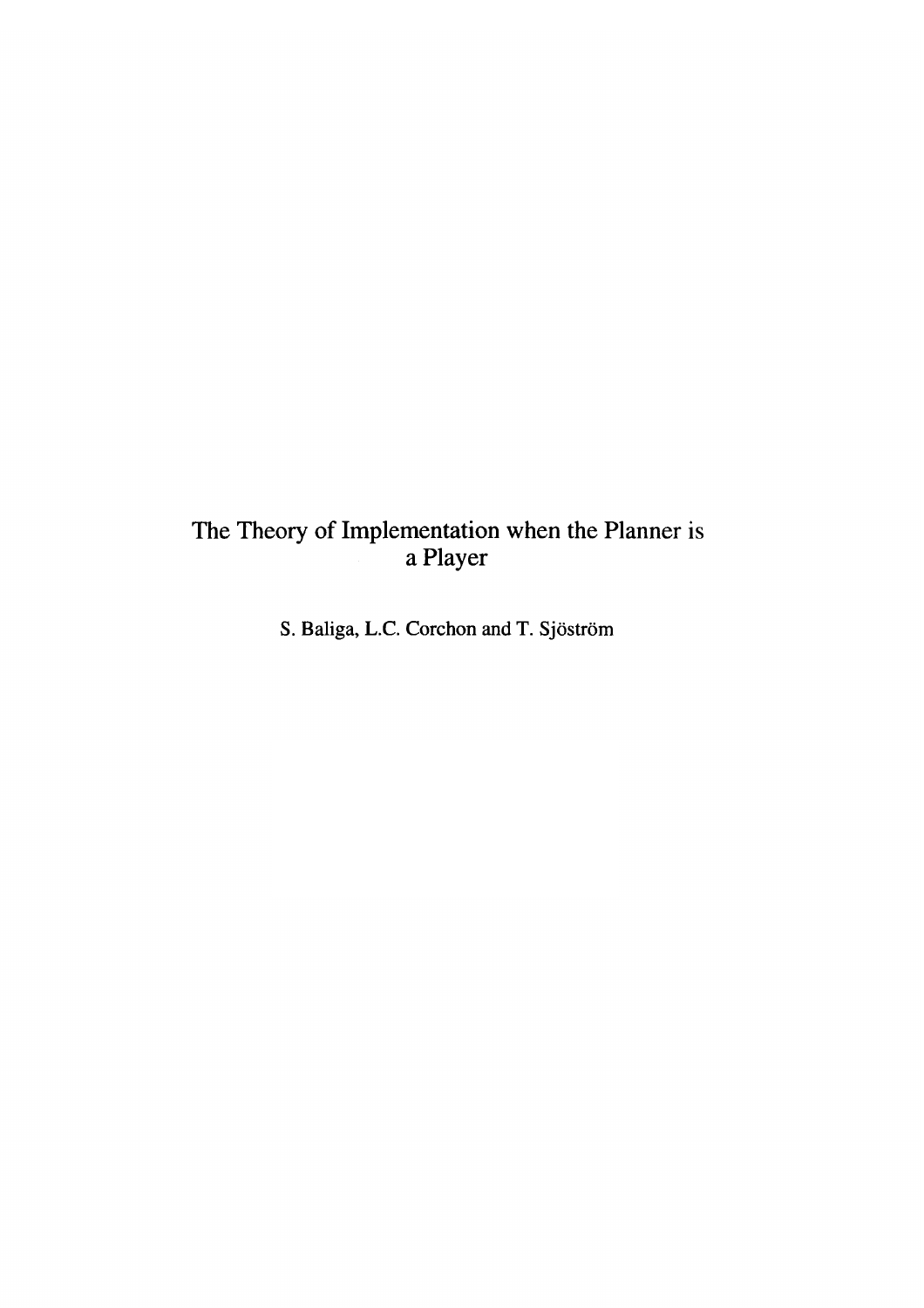# THE THEORY OF IMPLEMENTATION WHEN THE PLANNER IS A PLAYER<sup>1</sup>

*Sandeep Baliga* 

*King's College, Cambridge University, Cambridge, CB2 1ST, England.* 

*Luis C. Corchon* 

# *Departamento* de *Fundamentos, Universidad* de *Alicante. Alicante, 03071 Spain. Instituto Valenciano* de *Investigaciones Economicas.*

#### *Tomas Sjostrom*

*Department of Economics, Harvard University, Cambridge HA 02138, USA.* 

Revised: February 15, 1995

ABSTRACT: *In this paper we study* a *situation were the planner cannot commit*  to a *mechanism* and the outcome function is substituted by the planner *herself. We assume* 1) *agents have complete information* and *play simultaneously; and* 2) *given the messages* announced *by the agents, the planner reacts in an optimal way given her beliefs. This transforms the implementation problem into* a *signaling game. We derive necessary and sufficient conditions for* interactive implementation under *different restrictions on the planner's out-of-equilibrium beliefs. We compare* our *results to standard results on Nash implementation.* 

 $\mathbf{1}$ 

<sup>&</sup>lt;sup>1</sup> Many thanks to Eric Maskin for his comments. We are also grateful to seminar audiences at Harvard University, Yale University, Brown University, University of Alicante, University of Warwick, and University of Windsor. Any remaining errors are our responsibility. The financial support of EC-SPES grant CT910057 is gratefully acknowledged.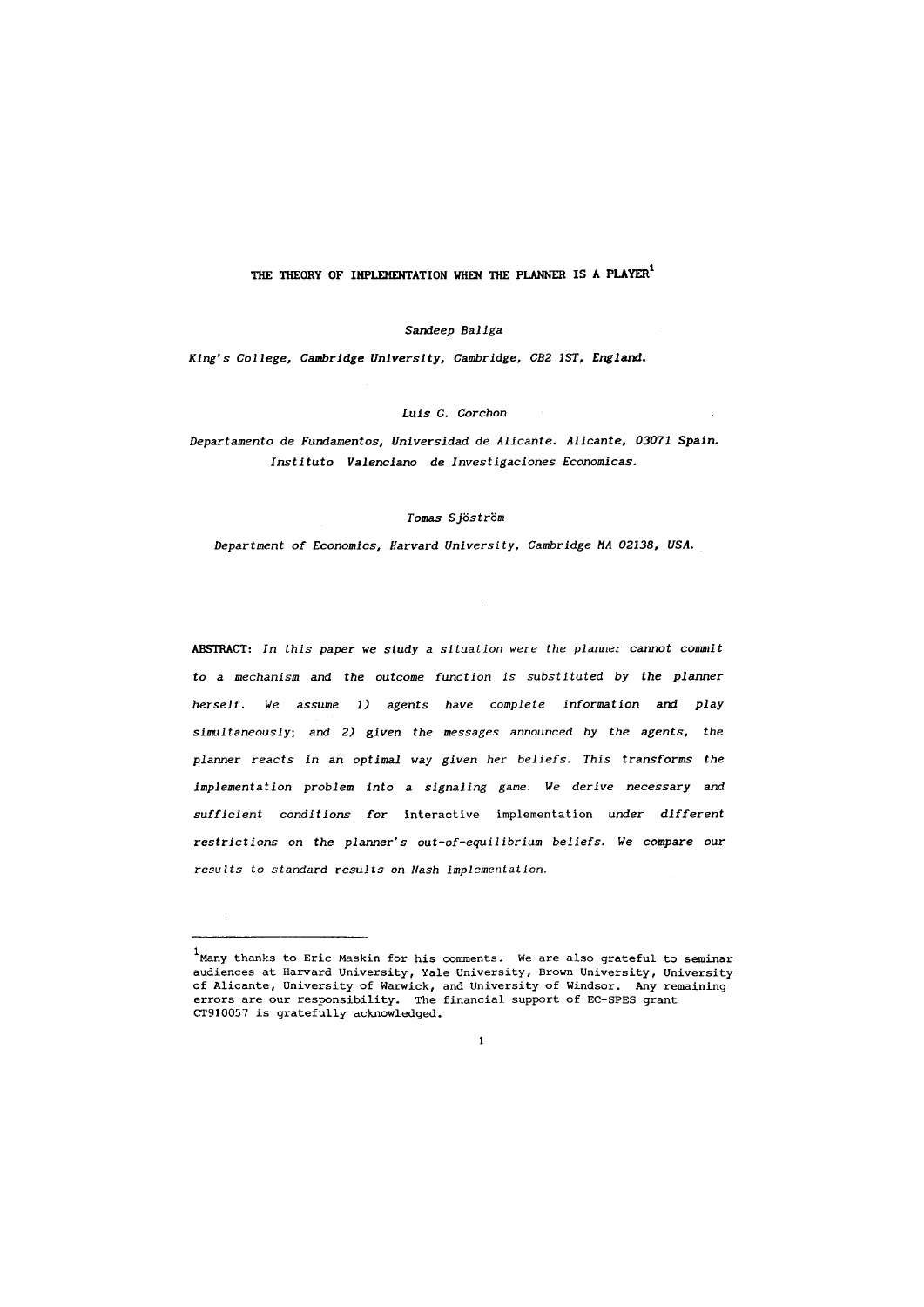#### **1. Introduction**

Suppose there are a certain number of agents who share some information. This information is called the preference profile, type or state. An outside party, the Principal (also called designer and planner), wants to elicit the information from the agents **in** order to implement an outcome that is optimal for her in each possible state (the social choice rule). In the standard approach to this problem, known as implementation, the Principal can design a mechanism, i.e. a message space and an outcome function mapping messages profiles into allocations. Once such a task has been accomplished the implementation problem becomes completely mechanical. Agents learn the state of nature, send the corresponding equilibrium message and duly receive a certain allocation. In fact, the task of the mechanism can be performed by a machine or by a mindless servant.

With the development of the theory of implementation came an appreciation of certain unsatisfactory aspects on which the theory relied: in order to get rid of unwanted equilibria, certain message profiles led to allocations that, no matter what state occurred, were never optimal. Under the assumption that the designer can commit to the mechanism, and also prevent ex post renegotiation among agents, such allocations are credible. However, such assumptions are not universally regarded as satisfactory, so it is desirable to explore the consequences of assuming otherwise.

Maskin and Moore (1987) relaxed the assumption that agents cannot renegotiate the outcome given to them by the mechanism. They assumed the existence of an exogenously given renegotiation function which selected Pareto efficient and individually rational allocations. The question of whether the planner can know the renegotiation function is difficult. Baliga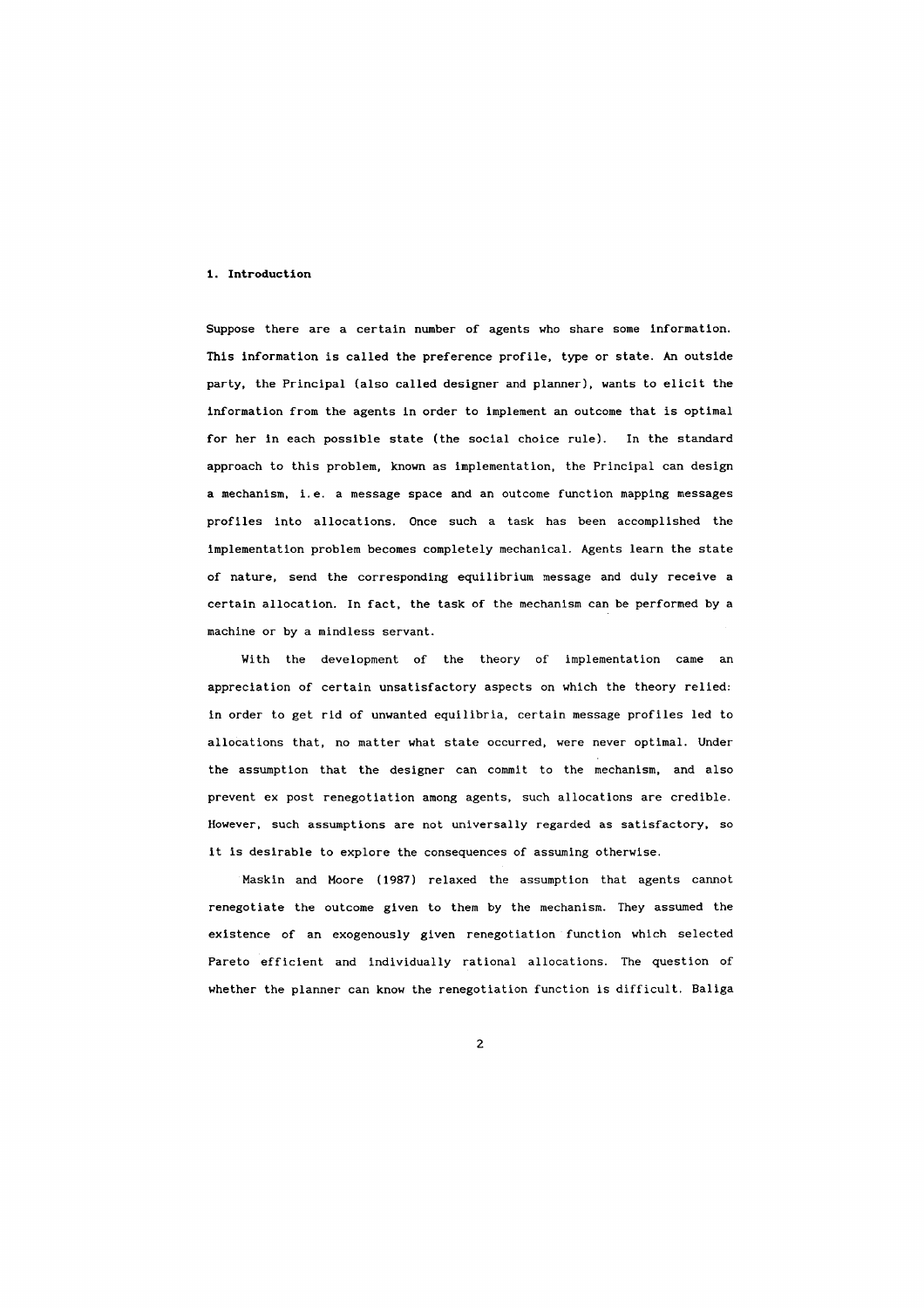(1994) has shown that if the planner does not know the renegotiation function, then implementation with renegotiation in the sense of Maskin and Moore is extremely difficult. In the exchange economy, it is possible to solve this problem if the planner can commit to destroying goods ex post (Sjostrom (1994)). But again the assumption that the planner can commit to the outcome function is critical, since destroying goods will presumably not be optimal in any state.

In this paper our approach is in the spirit of Becker (1974). If the Principal is a (benevolent) player in the game, "incredible threats" are ruled out, as the Principal at each node of the game tree must maximize his expected payoff, given his beliefs. Becker considered a moral hazard model, however, where the Principal had perfect information (see also Ray (1993)). In our model the Principal is uninformed of the true state (adverse selection), so messages can convey information from the agents to the Principal.

Chakravorty, Corchon and Wilkie (1992) consider an adverse selection model where the mechanism is run by a real person who is in charge of delivering the allocation once the messages have been announced. They assume the person in charge is a benevolent (but mindless) "keeper" and not a player: she is neither allowed to figure out the equilibrium strategies of the agents nor to make inferences from the messages sent by the agents. Therefore, she is always uninformed. But she must keep in the spirit of the mechanism and therefore under no circumstances can she pick an allocation that is not in the range of the social choice rule.

In our paper, the Principal is a full-fledged player, and thus she stands on equal footing with respect to agents in terms of rationality (but, of course, not in terms of information). Thus, in equilibrium she holds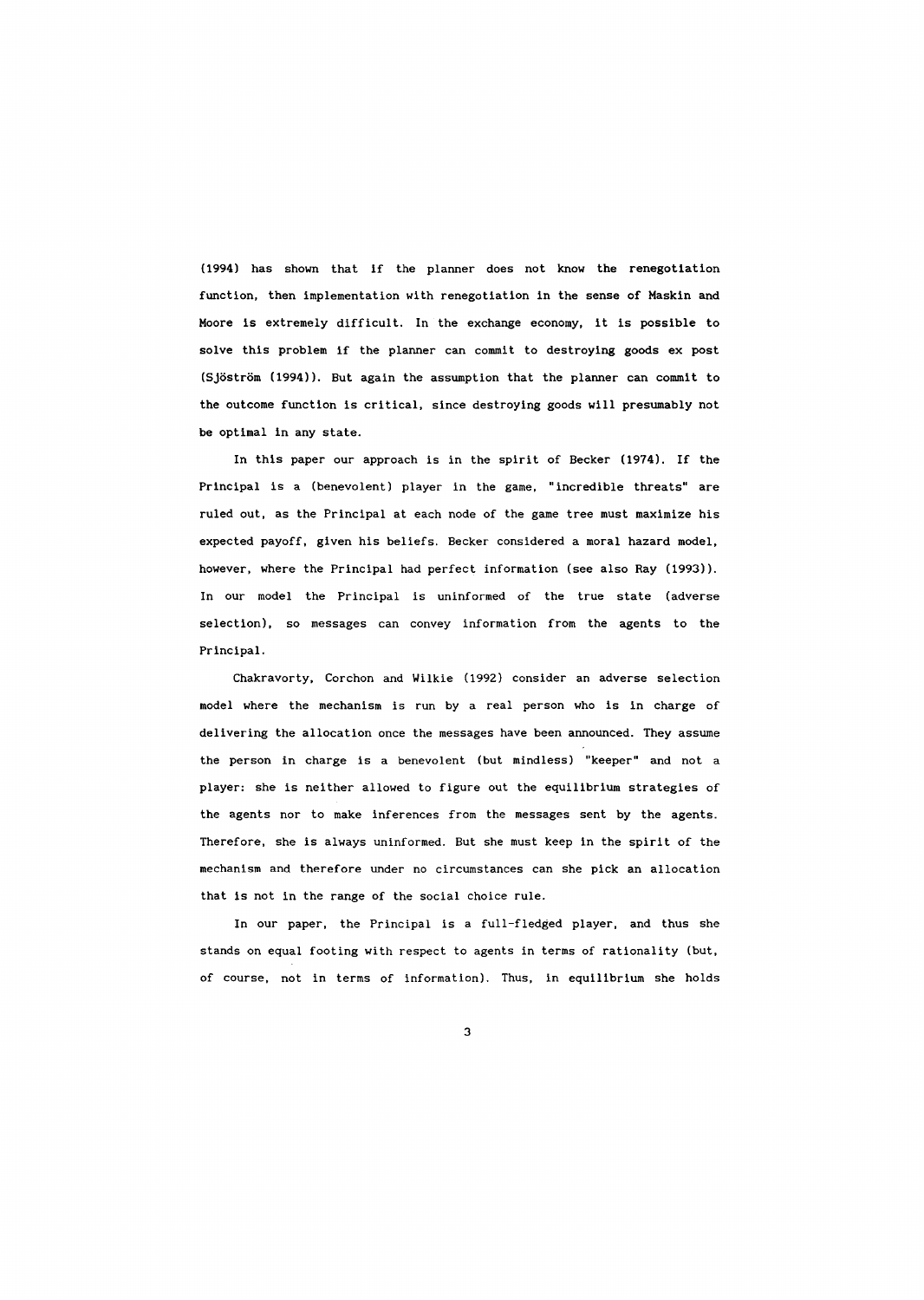correct beliefs about strategies (i.e. the mapping from types to messages). Contrary to the credible implementation approach, the outcome function is replaced by the Principal's optimal response to messages. The result is a cheap talk game where agents are the senders and the planner is the receiver. The notion of a mechanism (with its connotations of a mechanical interaction between agents and the planner) is substituted by a *communication network.* In the model we will present in this paper this does not differ from the standard message space but we prefer to call it <sup>a</sup> communication network as messages convey information to the planner and, in general, the planner can also send messages to the agents. Our theory is a theory of *interactive implementation* where the planner discovers the agent's equilibrium strategies, makes inferences from what agents say and might send them messages in an attempt to influence their behavior.

We take the simplest possible situation and consider a two stage game where agents play simultaneously in the first stage (i.e. they announce a message profile) and the planner reacts in the second (and last) stage. The planner is assumed to maximize her expected utility at the second stage, given her preferences and her beliefs.

With at least three agents, there always exists a truth-telling perfect Bayesian equilibrium (PBE). Since the planner is just one more player she knows the equilibrium strategies. So suppose everyone tells the truth in each state. Then, if an individual deviates, the planner can ignore his deviation and just implement the outcome that is optimal for the preference profile that is announced by the other two or more agents. Indeed, in any separating equilibrium where agents send a different message in each state, all the private information is released to the planner who can then implement an optimal outcome.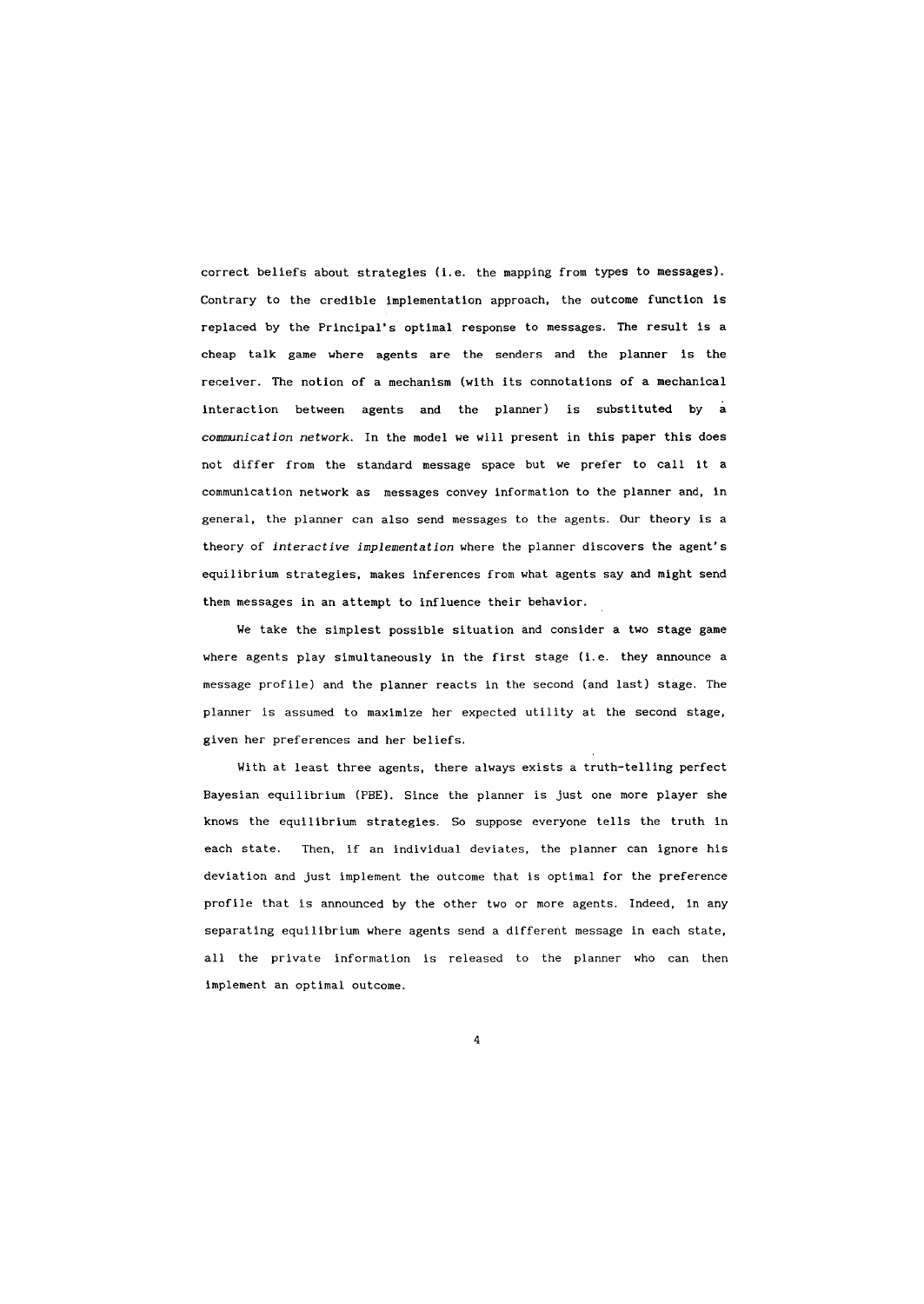However, as this is a cheap talk game, there will exist "babbling" perfect Bayesian equilibria where messages do not convey any (or only partial) information. Since we insist on full implementation, i.e. all equilibria should be optimal for the planner, some refinement is needed. We use a version of Farrell's neologism proof equilibrium, which we call FGP (Farrell-Grossman-Perry) equilibrium (following Maskin and Tirole (1992». The corresponding notion of implementation is *interactive implementation in FGP equilibrium.* 

We define a necessary and sufficient condition for interactive implementation in FGP equilibrium. We relate this condition to the standard notion of implementation in the sense of Maskin (1977). In Maskin's model, the social optimum is given by a social choice rule. We interpret the social choice rule as representing the utility maximizing outcomes for the planner. Of course, there may be many preference orderings for the planner that are compatible with the same social choice rule, since the social choice rule is only concerned with the top-ranked elements in each state. We show that even if a social choice rule  $\phi$  is Nash implementable in the usual sense, <sup>(2)</sup> there may not exist *any* preference ordering for the planner that is compatible with  $\phi$  and which makes interactive implementation of  $\phi$  possible. This should not be surprising, since in interactive implementation the planner cannot make incredible threats, and the occurrence of "bad" outcomes out of equilibrium can be crucial in Maskin's model. More surprisingly, if  $\phi$  is *locally Haskin monotonic,* a condition slightly stronger than Maskin monotonici ty, then there always exists *some* preference ordering for the

<sup>2</sup>  **In the exchange economy, this Is equivalent to the well-known condition of Haskln monotonlcl ty.**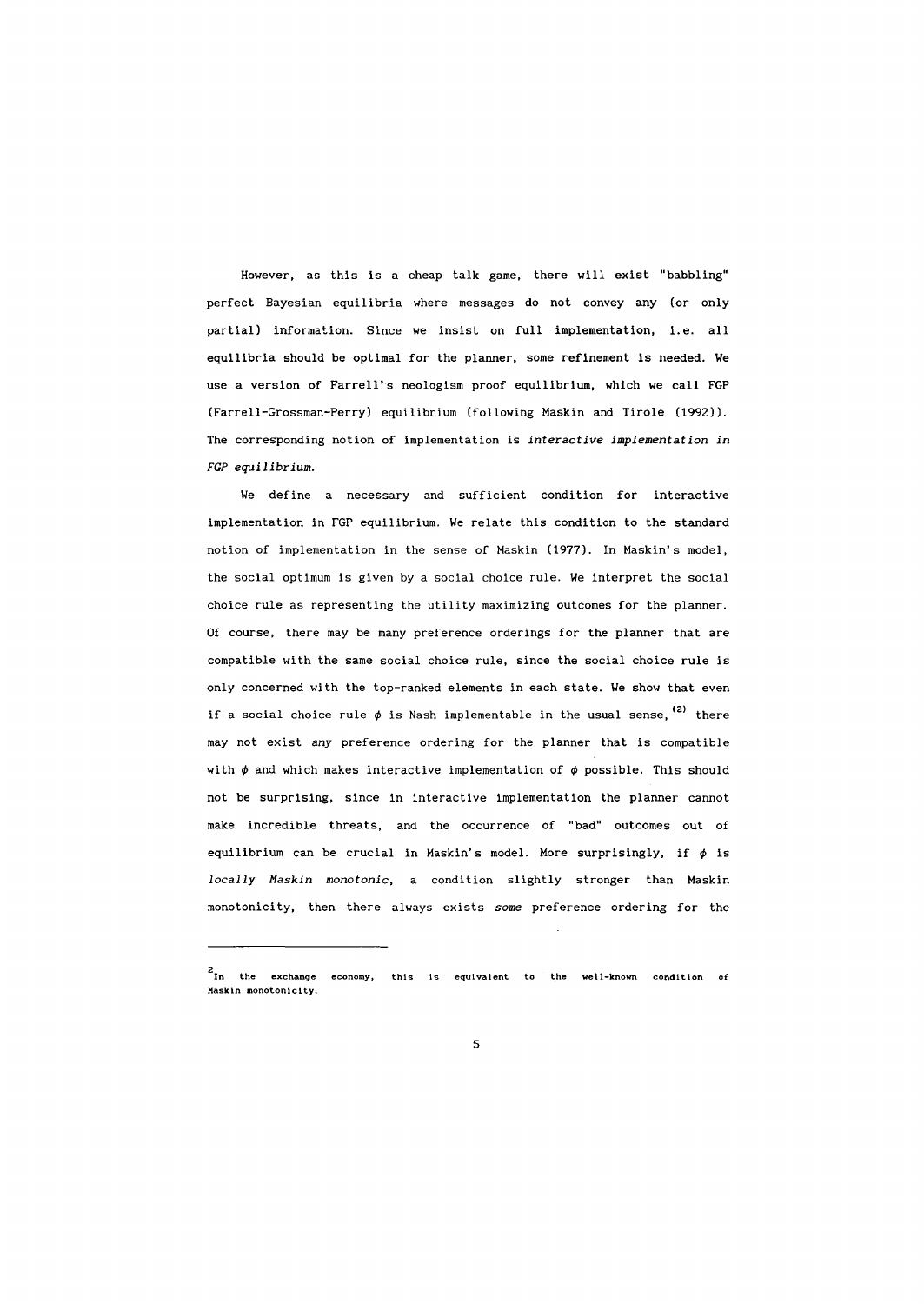planner that is compatible with  $\phi$  and which makes interactive implementation of  $\phi$  possible.

The restriction of credibility in the planner's choice of outcome might seem to make implementation harder, but there are actually social choice rules that can be interactively implemented but cannot be Nash-implemented in the standard sense. This is because when the planner is a player, his response to a given set of messages can depend on the actual equilibrium being played. Let us give an intuition for this in terms of Maskin's (1977) model. In Maskin's mechanism, if the agents send a false message  $\theta$  when the true state is  $\theta'$ , and outcome ae $\phi(\theta)$  is about to be chosen, then agent i can "object" by demanding an outcome a' such that a' is (strictly) preferred to a when the true state is  $\theta'$  but not when it is  $\theta$ . (This is "rule 2" of Maskin's mechanism.) It is also necessary to stop the agent from objecting when the true state is really announced. Essentially, this implies that the  $\theta$  and  $\theta'$  indifference curves through a must cross. <sup>(3)</sup> With interactive implementation, on the other hand, the planner's reaction to the objection can depend on which equilibrium is actually played. If the equilibrium is truthful, objections by a single agent can be disregarded. Therefore there is no requirement that indifference curves must cross.

In view of this result, it may be asked what would happen if the planner can commit to the outcome function, but can participate as a player by sending messages. In this case the fact that the planner "knows" equilibrium strategies leads to fairly dramatic results: in contrast to the standard model, even cardinal rules such as the utilitarian criterion can be

<sup>3</sup>  **Note that It does not matter to this argument lf there were other states**  except  $\theta$ ' where a' would be preferred to a. With interactive implementation, **however, such considerations** are **crucial.**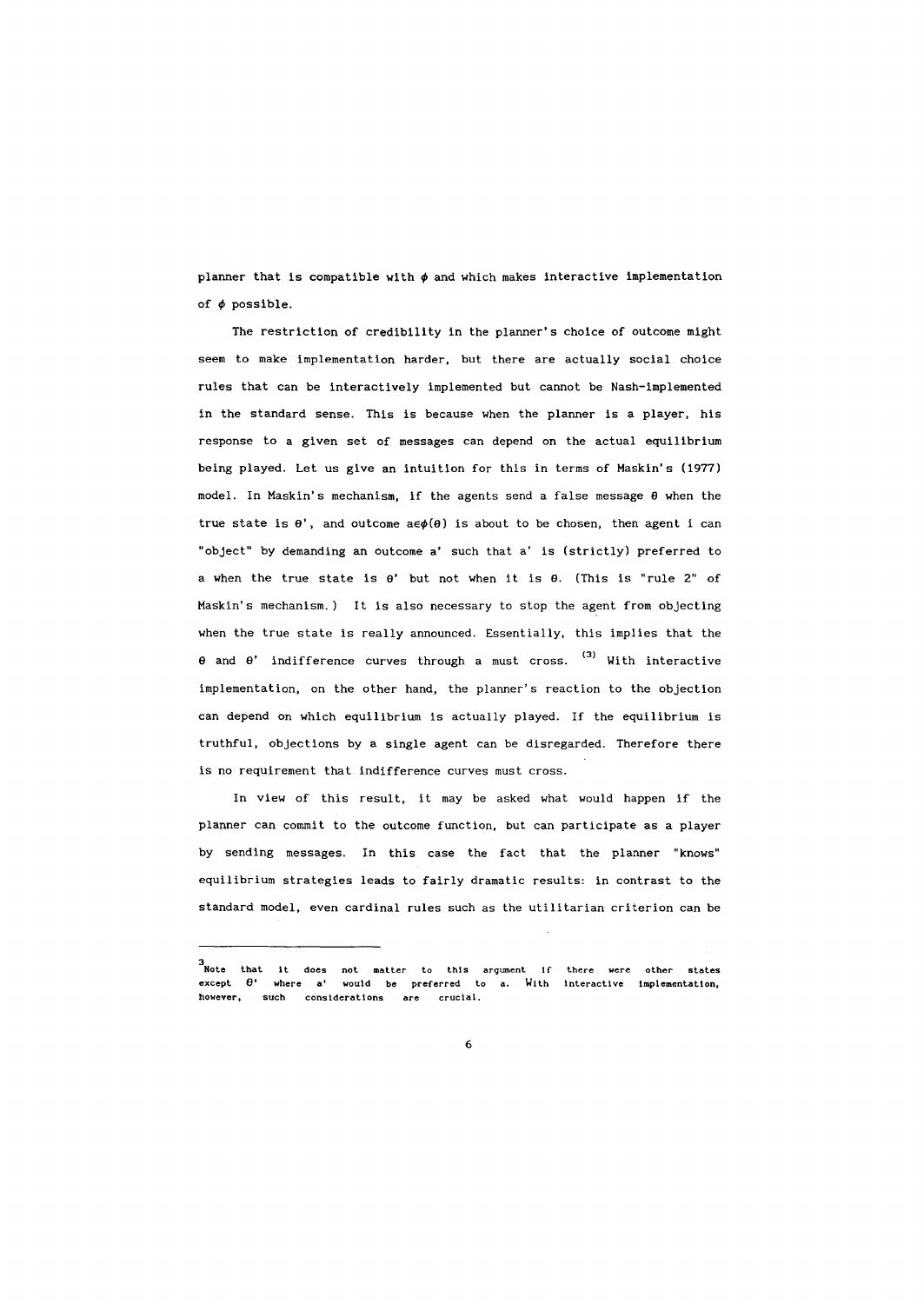implemented ! ( See Baliga, Palfrey and Sjöström (1995))

#### 2. Two Examples

### 2.1 A didactic example

In order to show how our ideas work, we will consider a famous problem in implementation theory: King Solomon's dilemma (see Moore (1992)). Two perfectly informed agents (Anna and Betsy) lay claim to the motherhood of the same child. King Solomon (the planner) has to decide to whom to award the baby. There are two possible states of nature, denoted by  $\alpha$  and  $\beta$ . In state  $\alpha$  (resp.  $\beta$ ) Anna (resp. Betsy) is the mother. There are four possible allocations: a (the baby is given to Anna). b (the baby is given to Betsy). c (the child is cut in half) and d (death all around). The ordinal preferences of Anna, Betsy and Solomon are assumed to be as follows:

|                 |                    |                | the control of the state of the control of the control of the control of the control of |                               |              |
|-----------------|--------------------|----------------|-----------------------------------------------------------------------------------------|-------------------------------|--------------|
| Preferences of: | Solomon Anna Betsy |                | Solomon Anna Betsy                                                                      |                               |              |
|                 | $\mathbf{a}$       | a b            | b.                                                                                      | $\overline{a}$                | Þ            |
|                 |                    | d b c          | d.                                                                                      | $\mathbf{C}$ and $\mathbf{C}$ | a            |
|                 | $\mathbf{C}$       | $\mathbf{c}$ a | $\mathbf{c}$ and $\mathbf{c}$                                                           | $\mathbf{b}$                  | $\mathbf{C}$ |
|                 | b                  | d.             | a                                                                                       | d                             | d            |

STATE  $\alpha$  STATE  $\beta$ 

We will assume that the communication network consists of a message space for each woman:  $M_i = \Theta \times \{L, H\}$  where  $\Theta = \{\alpha, \beta\}$  and  $L(\text{ow})$  or  $H(\text{igh})$ indicates the tone of voice. Once the mothers have spoken. King Solomon (after all a feudal monarch at a time when democracy was unimaginable) takes an irrevocable decision on the allocation.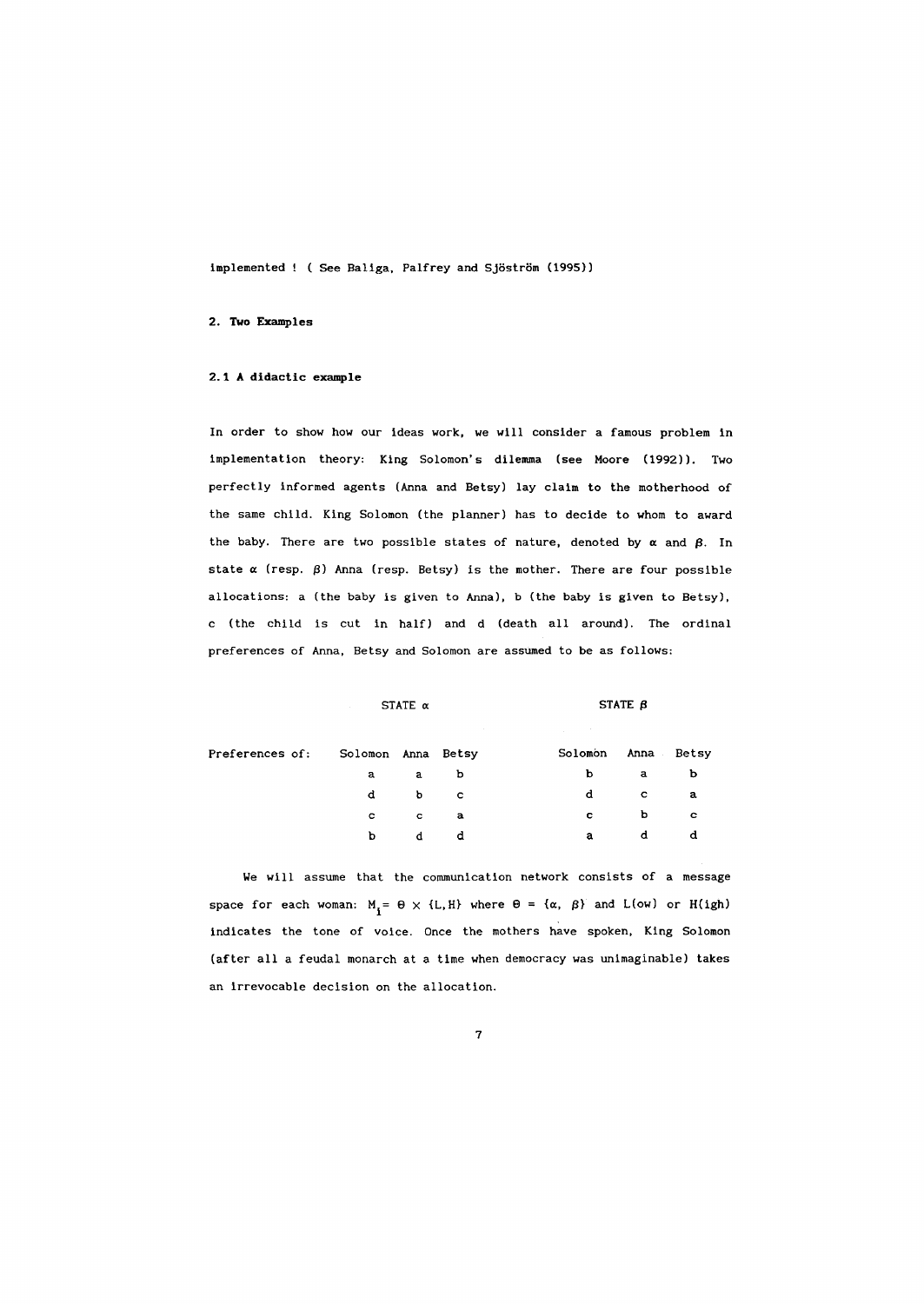Solomon's preferences are such that in state *a* he prefers a to d to c to b. On a cardinal scale, a is only slightly better than d and c, but he cannot suffer b. This is explained by the fact that Solomon likes to be right but hates the possibility that the populace gossips<sup>(4)</sup> that Anna and Betsy made a fool out of him. So, if the messages do not reveal the true state, rather than risking handing over the baby to the wrong person, he prefers the harsh outcome pour encourager *les* autres. **If** the true state is  $\beta$ , the situation is similar and Solomon prefers b to d to c to a.

**If** Solomon could disentangle the messages sent by Anna and Betsy and to acquire knowledge about the true state he would like to implement the following social choice rule,  $\phi()$ :  $\phi(\alpha) = a$ ,  $\phi(\beta) = b$ . However, if after the mothers have spoken, he is not able to discern the truth he orders the "compromise" allocation d that maximizes his expected utility conditional on the belief that the true state is either  $\alpha$  or  $\beta$ . <sup>(5)</sup> Formally, the *extended social choice rule* F, which specifies the optimal outcome also in cases where Solomon does not know the true state, is defined by:  $F(\alpha)=a$ ,  $F(\beta)=b$ ,  $F(\{\alpha,\beta\})=d.$ 

Let us consider the perfect Bayesian equilibria of this game. Consider a separating equilibrium first. **If** both Anna and Betsy adopt a truth-telling strategy, Solomon knows it<sup>(6)</sup>. Since he also knows the message sent by them,

<sup>4</sup>  **The British monarchy demonstrates the destructive nature of gossip on the authority or the head of state.** 

<sup>5&</sup>lt;br>Formally, Solomon has priors p(α)>0 and p(β)>0 for the two states. The **compromise d maximizes hls expected utility glven these priors.** 

<sup>6</sup>**or course, the reason why King Solomon knows the strategies Is not his legendary wisdom, but the fact that he Is assumed lo be a player (both things may be equivalent).**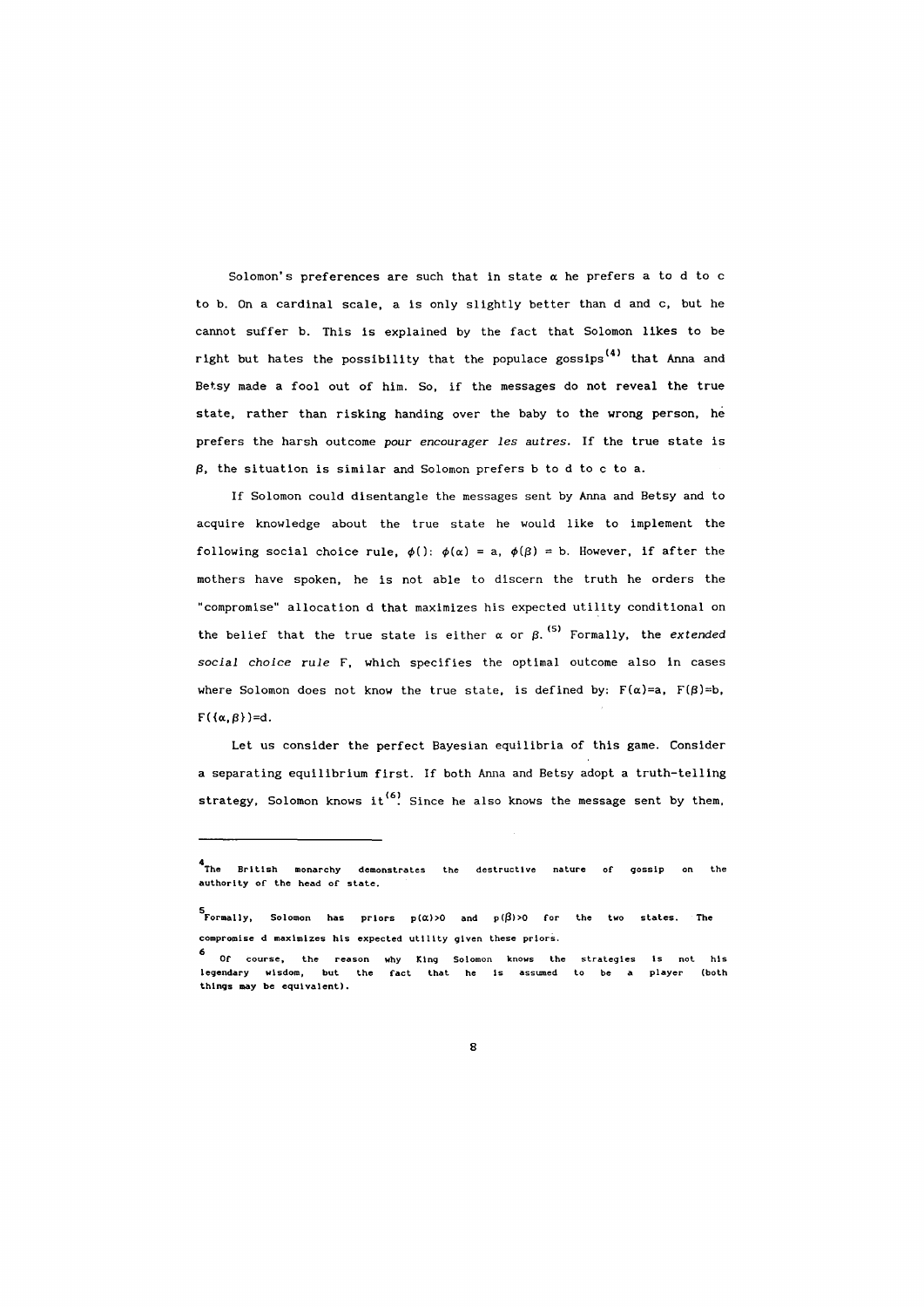to pick the right choice is a trivial matter for him. Any deviation from Anna or Betsy only can be meant to fool Solomon and we know what to expect from this! Indeed, if Solomon allocates the priors after any zero probability message and therefore implements d, truth-telling is an equilibrium. Of course, any other equilibrium where at least one agent separates also reveals the true state to Solomon.

However, there are also non-optimal "babbling" equilibria. In such equilibria, for any message, Solomon's posteriors are identical to his priors, so no deviation from Anna or Betsy is going to make any difference. The equilibrium outcome is d. For instance, suppose Anna and Betsy always announce  $(\alpha, L)$  and  $(\beta, L)$ , respectively. As Solomon gets no information from these strategies, his priors go through and he implements d. Suppose now Anna "objects" by announcing  $(\alpha, H)$ . This amounts to the speech: "Please implement a and not d as the state is truly  $\alpha$ ". Formally, an *objection* is a zero probability message under the equilibrium strategies. To make sure that objections are always available, we include auxiliary messages such as high or low tone of voice. Nevertheless, if babbling means sending each message with positive probability, objections are impossible. Therefore, we rule out mixed strategies.

Unfortunately, Anna's objection is not reliable. Solomon may retort as follows: "Since the outcome that awaits you is d, it is always in your interest to try to fool me!. Therefore I can not be sure that your speech does not convey more lies. I am sorry". Similarly, if Betsy objects to the above pooling strategies, this also is not a reliable objection: whether or not Betsy is the true mother, she would like a or b to be implemented instead of d. An FGP equilibrium is defined to be an equilibrium which is free from reliable objections (a precise definition will be presented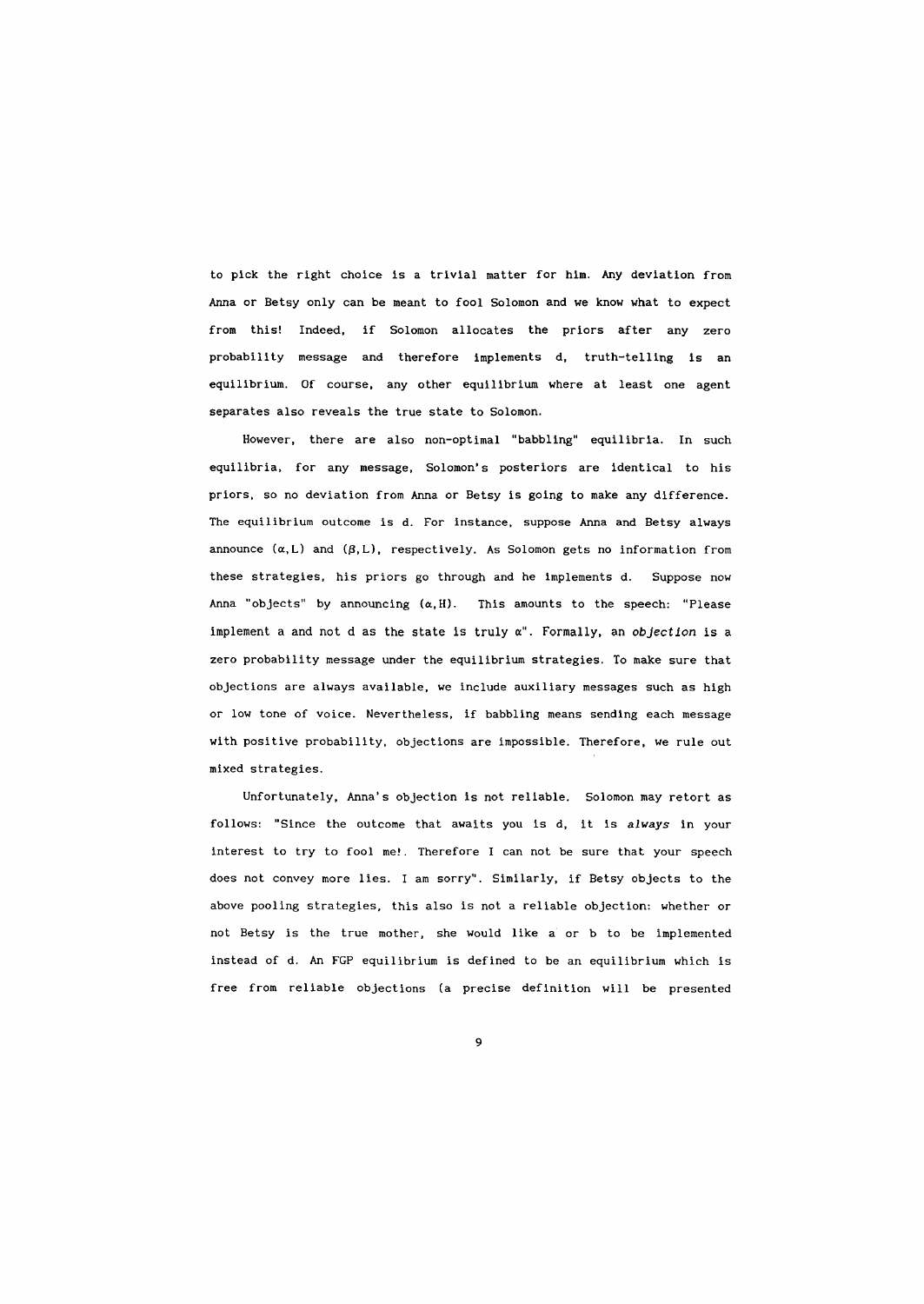later). Consequently, the babbling equilibrium is an FGP equilibrium, and Solomon's preferred outcome cannot be interactively implemented in FGP equilibrium. 7

Let us now go forward in time to a kinder, fairer, post-revolutionary era. Democracy is now the form of government in the ancient world and Solomon though still wise and still rich is wheeled out for state ceremonies only. No longer can he order anyone's death: capital punishment has been abolished by the radical government and there is no question of letting Solomon have any such independent power. Anna and Betsy are arguing over the motherhood of the child and Carla, their confidant, also knows the truth but is indifferent over a and b. Solomon is still sensitive about maintaining his reputation and preventing gossip, and, as he cannot implement d or c, he now prefers to give the two women a lot of money, outcome m, and allocate the baby randomly between Anna and Betsy if he is not sure of the true state. While this makes all the women very happy, the true mother still prefers to have her child:

| Preferences of: Solomon Anna Betsy Carla |  |         | Solomon Anna Betsy Carla |          |  |
|------------------------------------------|--|---------|--------------------------|----------|--|
|                                          |  | a am m  |                          | b m b m  |  |
|                                          |  | m mba,b |                          | m a ma,b |  |
|                                          |  | b a     | $\mathbf{a}$             | b a      |  |

STATE  $\alpha$  STATE  $\beta$ 

The extended social choice rule in this case is  $F(\alpha)=a$ ,  $F(\beta)=b$ ,  $F(\alpha,\beta)=m$ . The social choice rule  $\phi$  defined by  $\phi(\alpha)=a$ ,  $\phi(\beta)=b$  is

<sup>7</sup>  **More precisely, have shown that these message spaces do not work. It Is**  clear that no other message space will work either.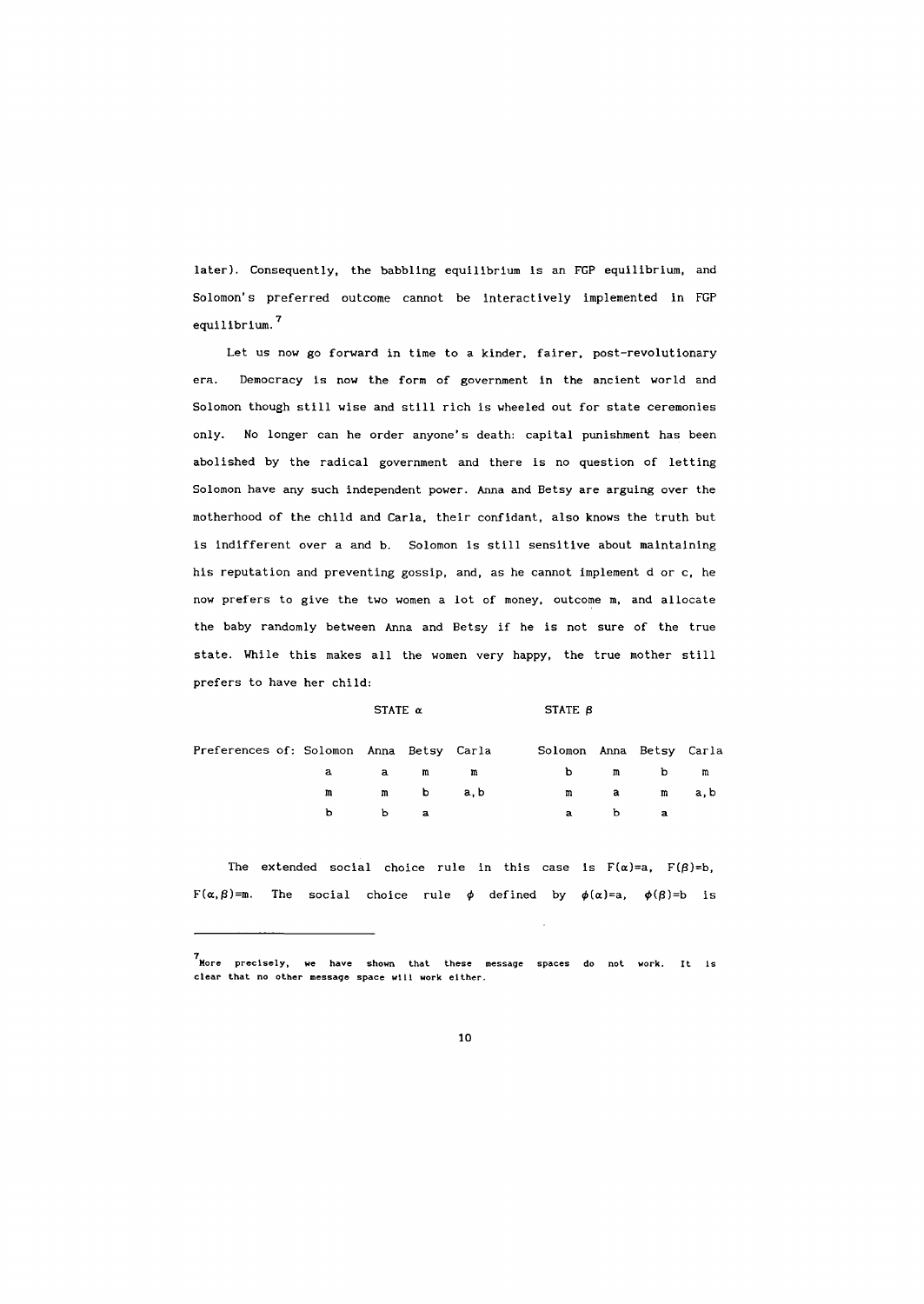Nash-implementable in the standard sense.

Again, all the women announce  $\alpha$  or  $\beta$  simultaneously in a high or low tone of voice, and then Solomon implements an outcome. Truthtelling can be turned into an equilibrium by assuming that Solomon will disregard individual deviation. There are also "babbling" equilibria where m is implemented and Solomon believes the priors no matter what message is sent. However, there is a difference: reliable objections to the babbling equilibria are available to the women. For example, suppose Anna, Betsy and Carla announce  $(\alpha, L)$ ,  $(\beta, L)$ ,  $(\alpha, L)$  respectively in all states. Then, Solomon's best response is to implement m. Suppose Betsy deviates and announces  $({\beta}, H)$ . If  ${\beta}$  is indeed the true state she definitely prefers the socially optimal outcome b to m. However, if Anna is the true mother then Betsy prefers m to b and would have no incentive to make the objection. Therefore, her objection is reliable. In such a way all babbling equilibria can be knocked out. Thus, Solomon can interactively implement the extended social choice rule F in FGP equilibria.

#### 2.2 An economic example

There are several economic settings where our assumption that the planner cannot commit to an outcome function has force. Suppose there is an authority relationship between a Principal such as the head of a firm or the government and the set of agents such as workers or regulated firms respectively. The Principal then has the authority to choose any outcome she wants and the agents do not have the power of recourse to some outside authority if the Principal reneges on the mechanism. An alternative setting is one where although contracts can be written, the messages sent by the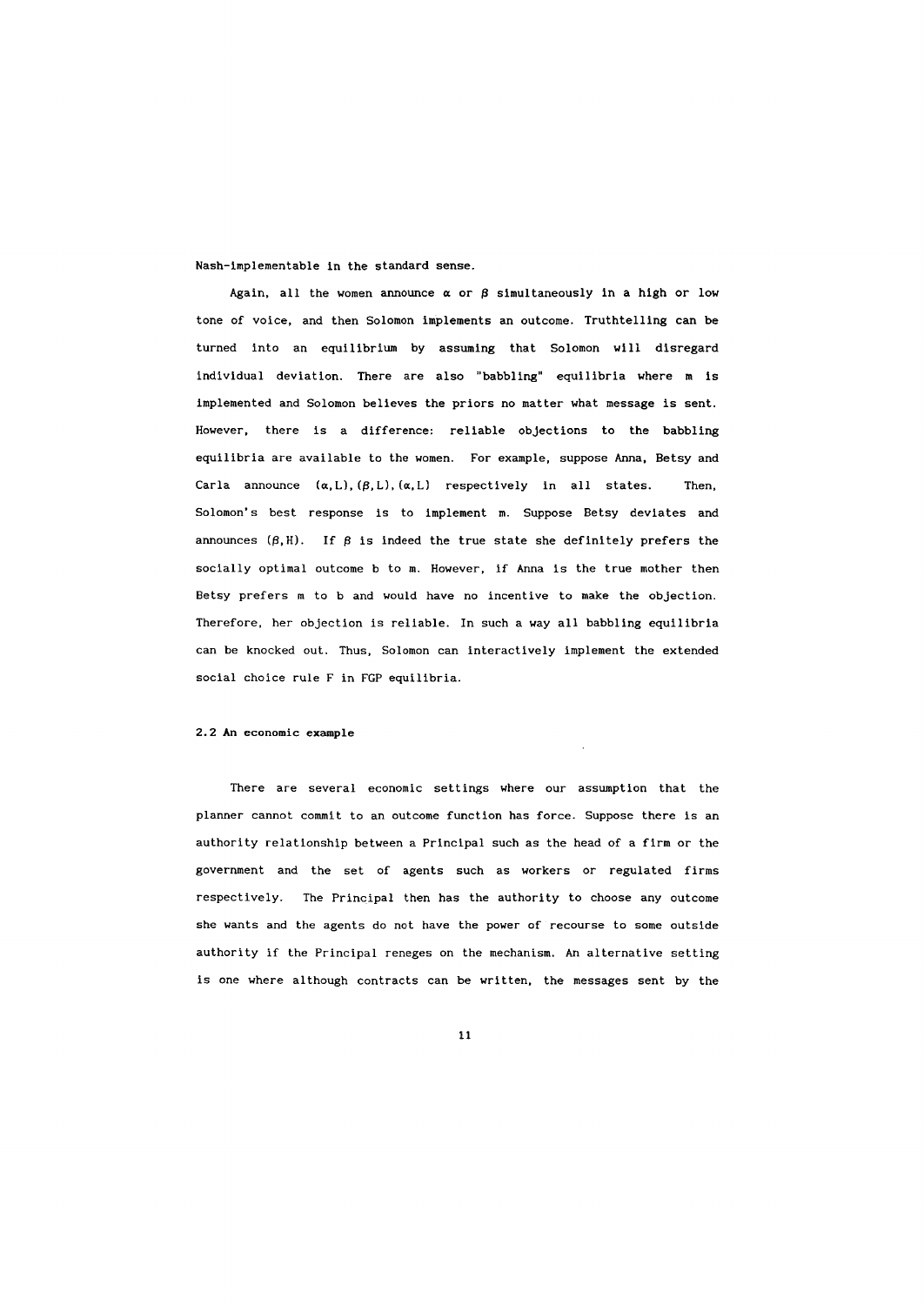agents are unverifiable so that the agents have no legal recourse if the Principal reneges on the outcome function.

To give a more explicit example, suppose there are  $n \geq 3$  firms which are regulated by the government. Each firm i faces a demand curve  $p_i = a - bq_i$  in its own market and has a constant marginal cost  $c_i \in \{c_L, c_H\}$ , where a >  $c_H$  >  $c_{\text{L}}$ . A state here is a list  $\theta = \{c_1, c_2, \ldots, c_n\}$ . Assume  $\theta$  is common knowledge among the firms but the government does not know  $\theta$ . The government's objective is to choose quantity  $q_i$  in each market i to maximize surplus

 $U(q_1, \ldots, q_n, c_1, \ldots, c_n) = \Sigma_i$  (aq<sub>i</sub> -bq<sup>2</sup>/2 -c<sub>i</sub>q<sub>i</sub>)

The prior probability that the state is  $c_{\parallel}$  in market i is re(0,1) and that it is  $c_H$  is (1-r) and priors are i.i.d. in the other firms. Firm i's payoff is the profit  $(p_i - c_i)q_i$ . This model then fits ours framework if we assume the government cannot commit to a mechanism. Similar models have been studied in the regulation literature (Laffont and Tirole (1988)). We return to this example after we have stated our results.

### 3. The Model

There are  $n \geq 3$  agents. Let I be the set of agents. The set of feasible outcomes is denoted by A. Let  $\theta$  be the set of possible states of the world, assumed to be finite. The prior probability of state  $\theta$  occurring is  $p_{\theta}$ , and we assume  $p_{\beta}$  > 0 for all  $\theta \in \Theta$ . Let  $\Omega$  be the set of all subsets of  $\Theta$ . Weak preferences of agent i in state  $\theta$  are given by the ordering  $R_i(\theta)$ . Thus, for a,  $b \in A$ , a $R_i(\theta)$ b means agent i (weakly) prefers outcome a to outcome b in state  $\theta$ . Let  $P_i(\theta)$  represent strict preferences and  $I_i(\theta)$  indifference. The lower contour set for agent i at allocation a and state  $\theta$  is  $L_i(a, \theta) = \{b \in A$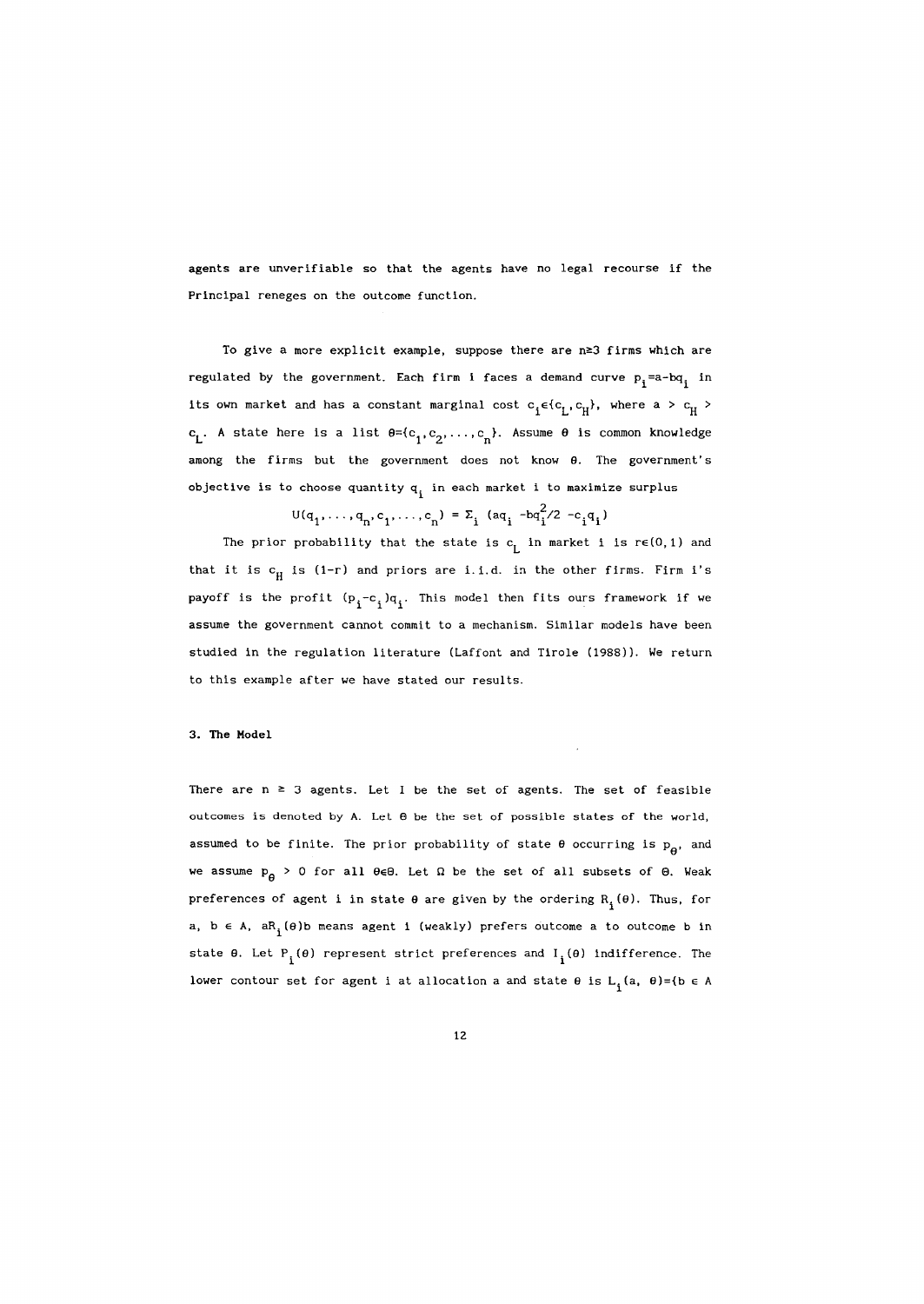$\angle$  aR<sub>1</sub>( $\theta$ )b}. We assume throughout that the true state  $\theta$  is common knowledge among the agents.

At this point, most of the literature on mechanism design defines a concept of social welfare, a social choice rule (SCR), a mapping from states to outcomes. In our setting, the planner is just another player. Accordingly, she must have an objective function, an action set, a strategy etc. just like a standard player in a game. The outcomes that are at the top of the planner's objective function for some particular state can be thought of as the optimal outcomes identified by a social choice rule. The planner differs from all the other agents in the game in one fundamental respect: the state is common knowledge to them but not to the planner. If the agents are not using strategies that release their private information in all states, the planner will have non-degenerate beliefs after observing some messages. She will have to choose a best response even though she is not sure of the state. In this respect, the usual concept of a social choice rule has to be "extended" to cover the cases where the planner has non-degenerate beliefs.

If allocation a is chosen in state  $\theta$ , the payoff to the planner is U(a,  $\theta$ ). We suppose the planner behaves as an expected utility maximizer. Let p(a : m) be the posterior probability conditional on the planner receiving some "message" m from the agents. Let TS0 be the set of states where message m is sent. (We are ruling out mixed strategies.) Then, after message m the posterior probabilities are given by  $p( \theta : m) = 0$  if  $\theta \notin T$ , and  $p(\theta|m)=p_{\theta}/p(T)$ , where  $p(T) = \sum_{\theta \in T} p_{\theta}$ , if  $\theta \in T$ . Conditional on receiving this message m, the planner's expected utility from alternative aeA is

$$
\sum_{\theta \in T} (p_{\theta}/p(T)) U(a, \theta)
$$

The extended social choice rule F is the "best response" correspondence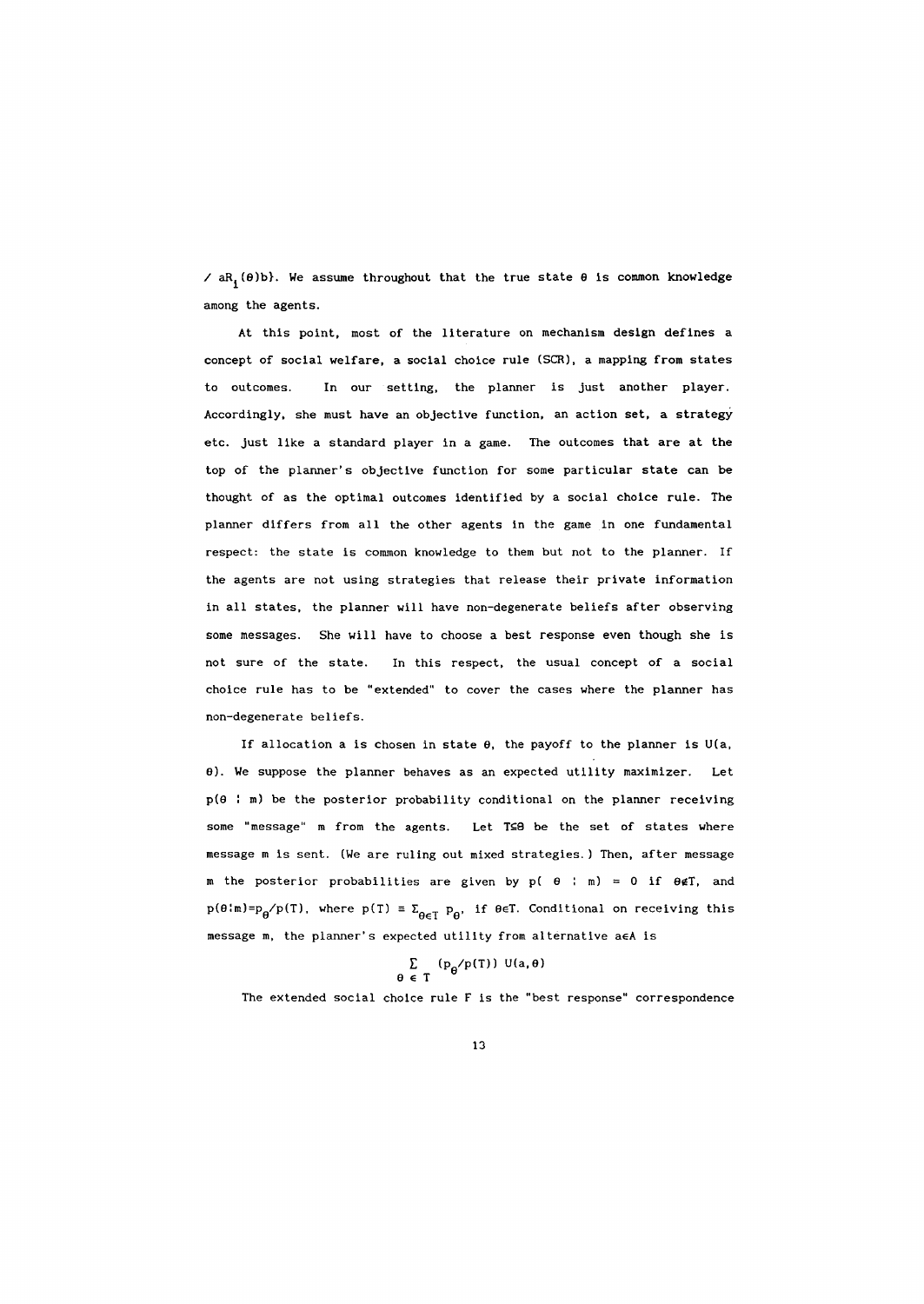for the planner, defined for each subset  $T \subseteq \Theta$  as follows:

 $F(T) = \argmax$  { e  $\sum$  (p<sub>a</sub>/p(T)) U(a, E T e) : aeA } (1)

Thus, after receiving the message m, the maximization of expected utility yields a set of optimal outcomes F(T), where T is the set of possible states given m. If T={ $\theta$ } is a singleton, then we write  $F({\theta})=F(\theta)$ for convenience. We can define a SCR  $\phi_F$  by  $\phi_F(\theta)=F(\theta)$  for all  $\theta$ . Then  $\phi_F$  is the *restriction* of F. Conversely, if F is an extended SCR and  $\phi: \Theta \rightarrow A$  is a standard SCR such that  $\phi(\theta)=F(\theta)$  for all  $\theta \in \Theta$  then F is *compatible with*  $\phi$ .

The planner's preference ordering is the basic data which induces the extended social choice rule. However, we find it convenient to couch the discussion directly in terms of the more general concept of implementation of extended social choice rules. The generalization is only marginal. In the appendix, we show that under some weak assumptions, for any extended social choice rule F defined on the subsets of 8, there is some preference ordering for the planner that rationalizes it (i.e. such that (1) holds).

Finally we recall the following definition. If  $aR_i b$  implies  $aR_i' b$ , then  $R_i'$  is a monotonic transformation of  $R_i$  at a. The social choice rule  $\phi$  is (Maskin) monotonic if, whenever  $a \in \phi(R)$  and for all i  $R_i$  is a monotonic transformation of  $R_i$  at a, then  $a \in \phi(R')$ .

### 4. Interactive Implementation

The *communication network* is  $M = \times M_i$ , where  $M_i = \Theta \times A \times Q_i^{(8)}$ . Thus, each  $i \in I$ 

<sup>8</sup>  We **consider general message spaces but nothing Is lost by focusing our attention on the ones we consider.**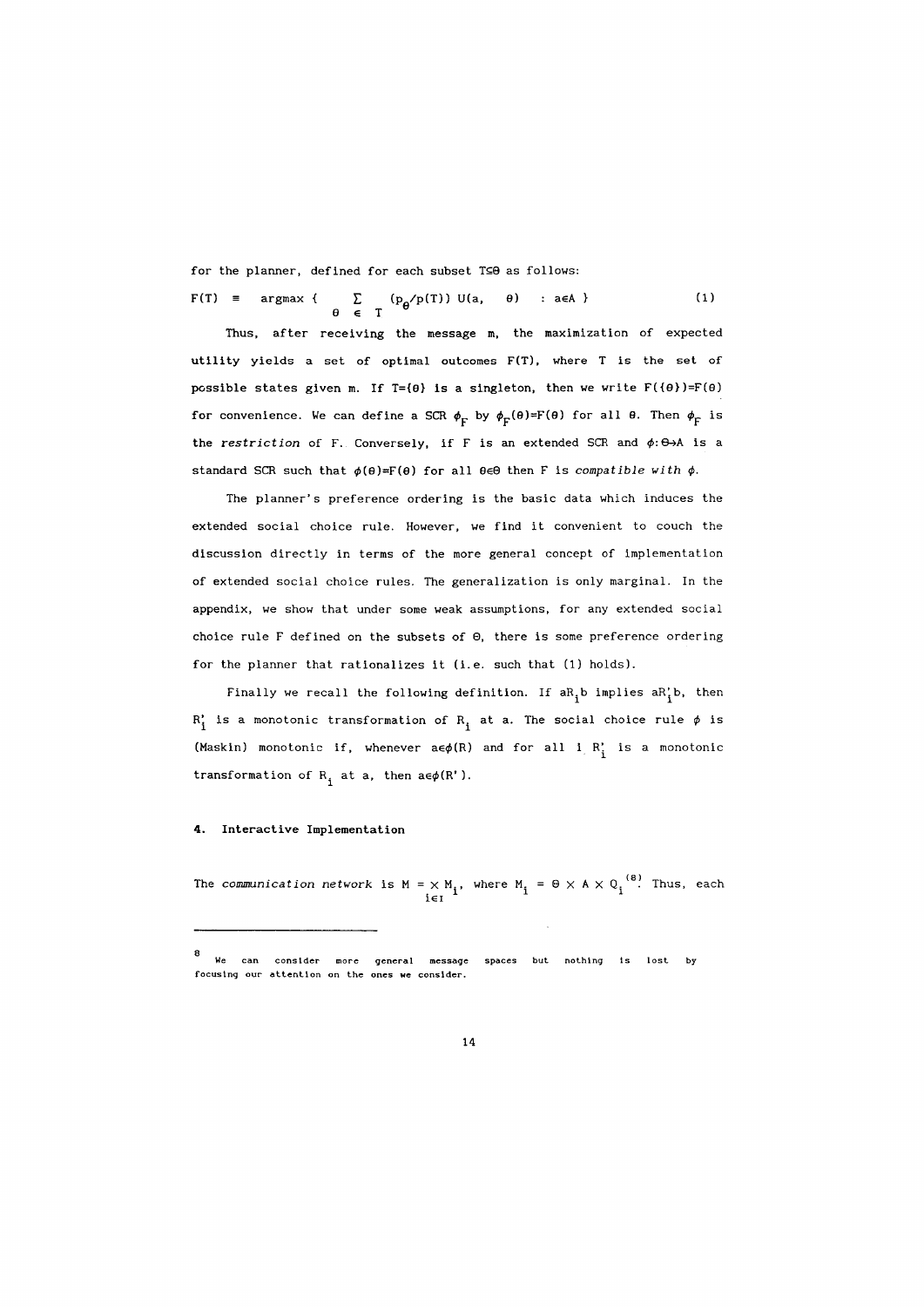player reports a state  $e^i \in \Theta$ , and outcome  $a^i \in A$  and a "nuisance message"  $q^i \in$ A generic message is denoted by  $m_{\hat{\textbf{i}}}$  =  $(\theta^{\hat{\textbf{i}}}, a^{\hat{\textbf{i}}}, q^{\hat{\textbf{i}}}).$  Let  $\mathtt{m_{-i}} = (\mathtt{m_1}, \ldots \mathtt{m_{i-1}}, \mathtt{m_{i+1}}, \ldots, \mathtt{m_n}).$  A strategy for player i is a map  $\mu_i: \Theta \longrightarrow M_i$ , where  $\mu_{\mathbf{i}}(\theta)$  is the message sent in state θ. Let  $\mu_{-i}(\theta) = (\mu_1(\theta), \ldots, \mu_{i-1}(\theta), \mu_{i+1}(\theta), \ldots, \mu_n(\theta)).$  A strategy for the planner is a function  $\alpha: M \to A$ , where  $\alpha(m)$  is the allocation chosen when the message is m.

Suppose the agents use strategies  $\mu$ . The range of  $\mu$ , i.e. the set of messages that are sent for some state, is denoted  $\mu(\theta) = \{m \in M : m = \mu(\theta)\}$ for some  $\theta \in \Theta$ . For any  $m \in M$ ,  $\mu^{-1}(m) = {\theta \in \Theta : \mu(\theta) = m}$  is the set of states where agents send message m. Similarly,  $\mu_{-1}^{-1}$ (m<sub>-1</sub>)={ $\theta \in \theta : \mu_{-1}(\theta) =$  $\mathfrak{m}_{-1}$ <sup>}</sup>. If  $\mu(\theta) = \mathfrak{m}$  for all  $\theta \in T \subseteq \Theta$ , we write  $\mathfrak{m} = \mu(T)$ . Similarly if  $\mu_{-1}(\theta) = \mathfrak{m}_{-1}$  for all  $\theta \in T \subseteq \Theta$ , then  $m_{-i} = \mu_{-i}(T)$ .

Definition 1. *(Il\*,* «\*) *is* a *perfect Bayesian equilibrium if*  (1) for each  $\theta \in \theta$  and each i,  $\alpha^*(\mu^*(\theta))R_i(\theta)\alpha^*(\mu^*_{-i}(\theta), m_i)$  for all  $m_i \in M_i'$ , (2) for each  $m \in \mu^*(\Theta)$ ,  $\alpha^*(m) \in F((\mu^*)^{-1}(m))$ , (3) for each  $m \in M\setminus\mu^*(\Theta)$ , there exists  $T \subseteq \Theta$  such that  $\alpha^*(m) \in F(T)$ .

Part (1) of Definition 1 states that, given the anticipated response from the planner. each agent sends a message that maximizes his payoff. Part (2) of Definition 1 requires that. for each message m that is sent in equilibrium. the planner chooses what is best for her. conditional on the correct belief that the true state must belong to  $(\mu^*)^{-1}(m)$ .

The PBE is separating if  $(\mu^*)^{-1}$  (m) is a singleton for all me $\mu^*(\Theta)$ . In this case the planner inverts  $\mu^*$  and is fully informed in equilibrium. A PBE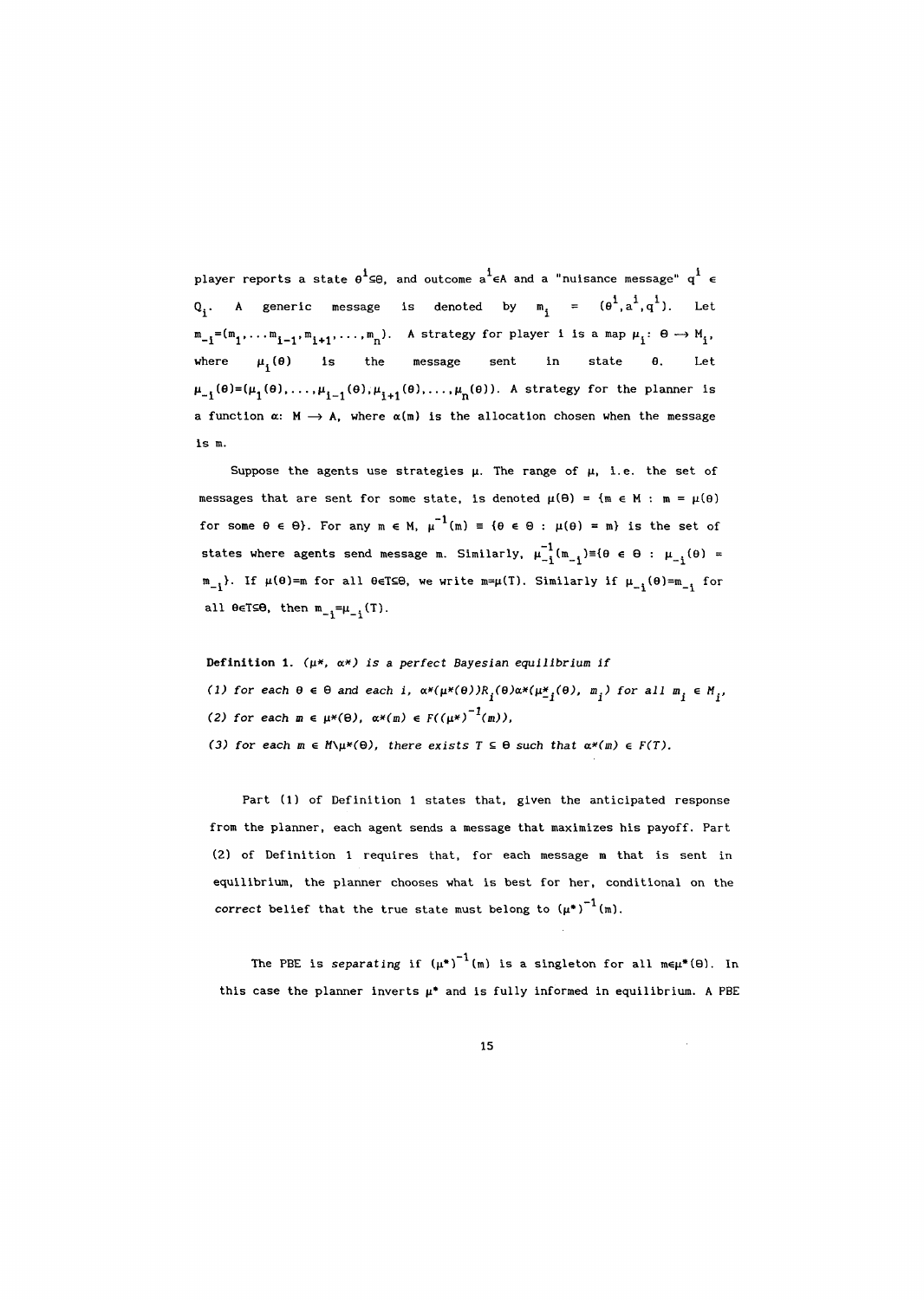which is not separating is *pooling.* In a pooling PBE some "compromise" must be chosen by the planner whenever  $m \in \mu^{*}(\Theta)$  is such that  $(\mu^{*})^{-1}(m)$  is not a singleton, for the planner will not be fully informed.

Part (3) of the Definition 1 requires that if m is a message which is *not* sent in equilibrium, then there exists *some* belief for the planner, say the state belongs to the set T, such that the planner's response is optimal conditional on this belief. However, as Farrell and others have argued, the planner might plausibly infer something from out-of-equilibrium messages. We introduce restrictions on the planner's off the equilibrium path beliefs that capture this idea.  $9$  It is important to note that we are concerned with the case where there are at least three senders of messages. Therefore, if one agent makes a surprise announcement, the planner may be able to infer some information from the other agents' messages.

Definition 2. *Let*  $(\mu^*, \alpha^*)$  be a PBE. Suppose  $\mu^*_{-i}(\theta') = m_{-i'}$ ,  $(\theta', a', q') \in M_i$ but  $(m_{-i},(\theta',a',q')) \notin \mu^*(\theta)$ . Then  $(\theta',a',q')$  is an objection to  $(\mu^*,\alpha^*,m_{-i})$ by *player i.* 

Definition 3. Let  $(\mu^*, \alpha^*)$  be a PBE, and  $\mu^*_{-i}(\theta') = m_{-i}$ . An objection  $(\theta', a', q')$  to  $(\mu^*, \alpha^*, m_{i})$  is reliable for player *i* if there exists a set  $T'c(\mu^*)^{-1}(\mu^*(\theta'))$  such that

(1)  $\theta' \in T'$ ,

(2)  $\alpha^*(\mu^*(\theta')) \notin F(T')$ ,

<sup>9</sup>  **As in sets of**  our **Farrell's types: "1 purposes model, we am in the**  the **could**  set T two **allow players to send messages which are**<br>⊆ **⊕". However, it will be clear that for formulatIons are**  that for **equl valent.**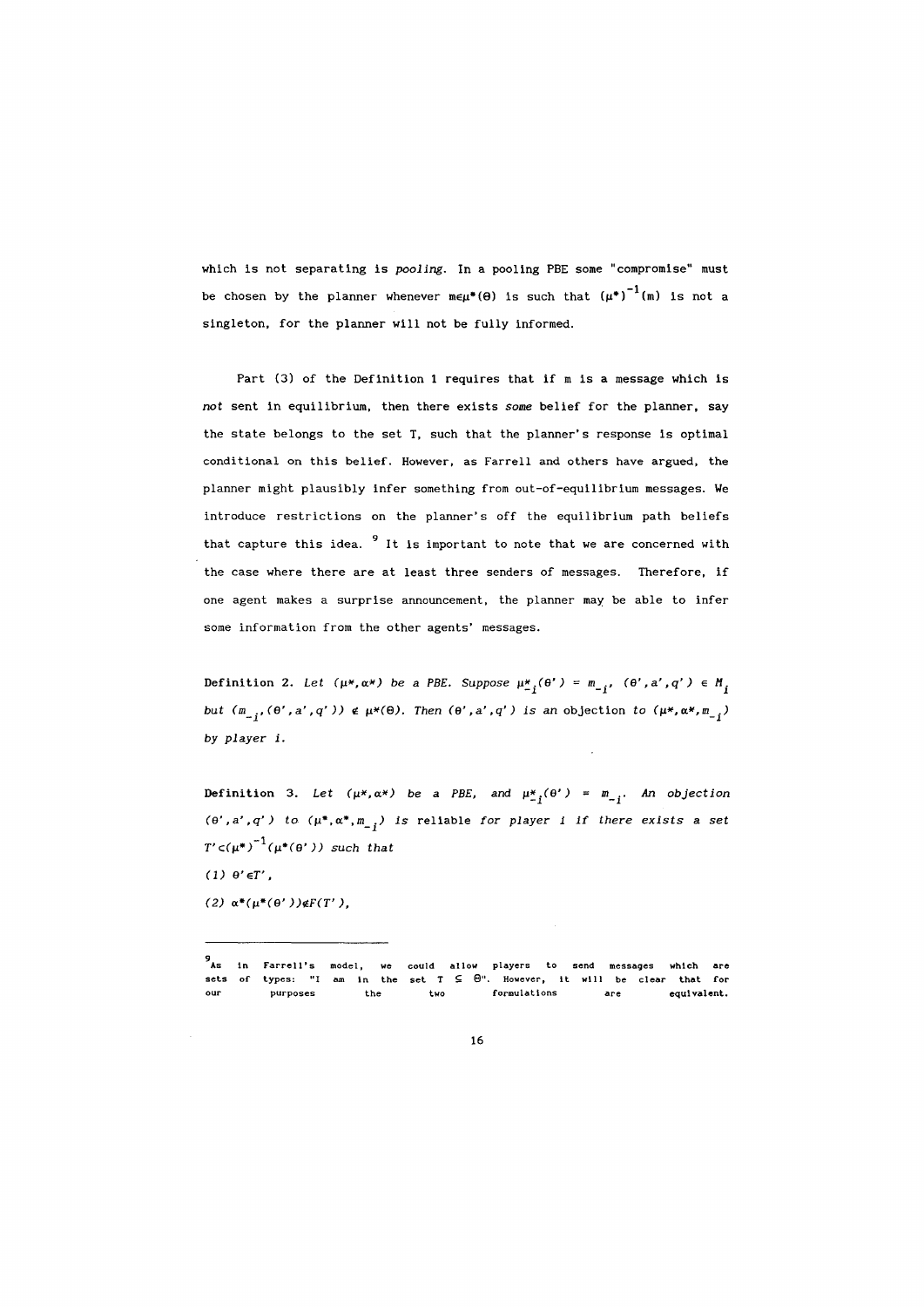(3)  $a' \in F(T')$ 

(4) if  $\theta \in T'$ , then  $a'P_i(\theta)a^*(\mu^*(\theta'))$  and

 $(5)$  if  $\Theta \in (\mu^*)^{-1}(\mu^*(\Theta'))\setminus T'$ , then  $\alpha^*(\mu^*(\Theta'))R_i(\Theta)a'.$ 

*A PBE is an* FGP-equilibrium *if* no *player has* a *reliable objection.* 

Remark Requirement (2) of Definition 3 implies that reliable objections can only be made in states where some pooling occurs, for if  $(\mu^*)^{-1}(\mu^*(\theta'))=\{0\}$ , then by definition of PBE,  $\alpha^*(\mu^*(\theta'))\in F(\theta')$ .

<sup>A</sup>reliable objection amounts to the following speech: "The other agents have told you  $m_{-i}=\mu_{-i}^*(\theta')$ , I'm supposed to say  $\mu_i^*(\theta')$  and you are supposed to pick  $\alpha^*(\mu^*(\theta'))$  but I object: the state is truly  $\theta'$  and you should pick a'. Your knowledge of strategies allows you to infer that the true state is in  $(\mu^*)^{-1}(\mu^*(\theta'))$ . There exists a set  $T' c({\mu^*})^{-1}(\mu^*(\theta'))$ , with  $\theta' \in T'$ , a' $\epsilon$ F(T') and  $\alpha^*(\mu^*(\theta'))$  $\epsilon$ F(T'), and with  $a'P_i(\theta)$   $\alpha^*(\mu^*(\theta'))$  if and only if eeT'. Since I'm trying to convince you to choose a' you can believe that the state is in T', so you should indeed pick a'."

We say that f is a *selection* from F, and write  $f \in F$ , if f is a single-valued function such that  $f(T) \in F(T)$  for all  $T \subseteq \Theta$ .

Definition 4. *The extended social choice rule F is* (interactively) implemented in FGP-equilibrium, *if:* 

(i) for each selection  $f \in F$ , there exists an FGP equilibrium  $(\mu, \alpha)$  such *that* 

 $\alpha(\mu(\theta))=f(\theta)$  for all  $\theta$ , and

(ii) if  $(\mu, \alpha)$  *is an FGP-equilibrium, then for all*  $\theta$ *,*  $\alpha(\mu(\theta)) \in F(\theta)$ *.*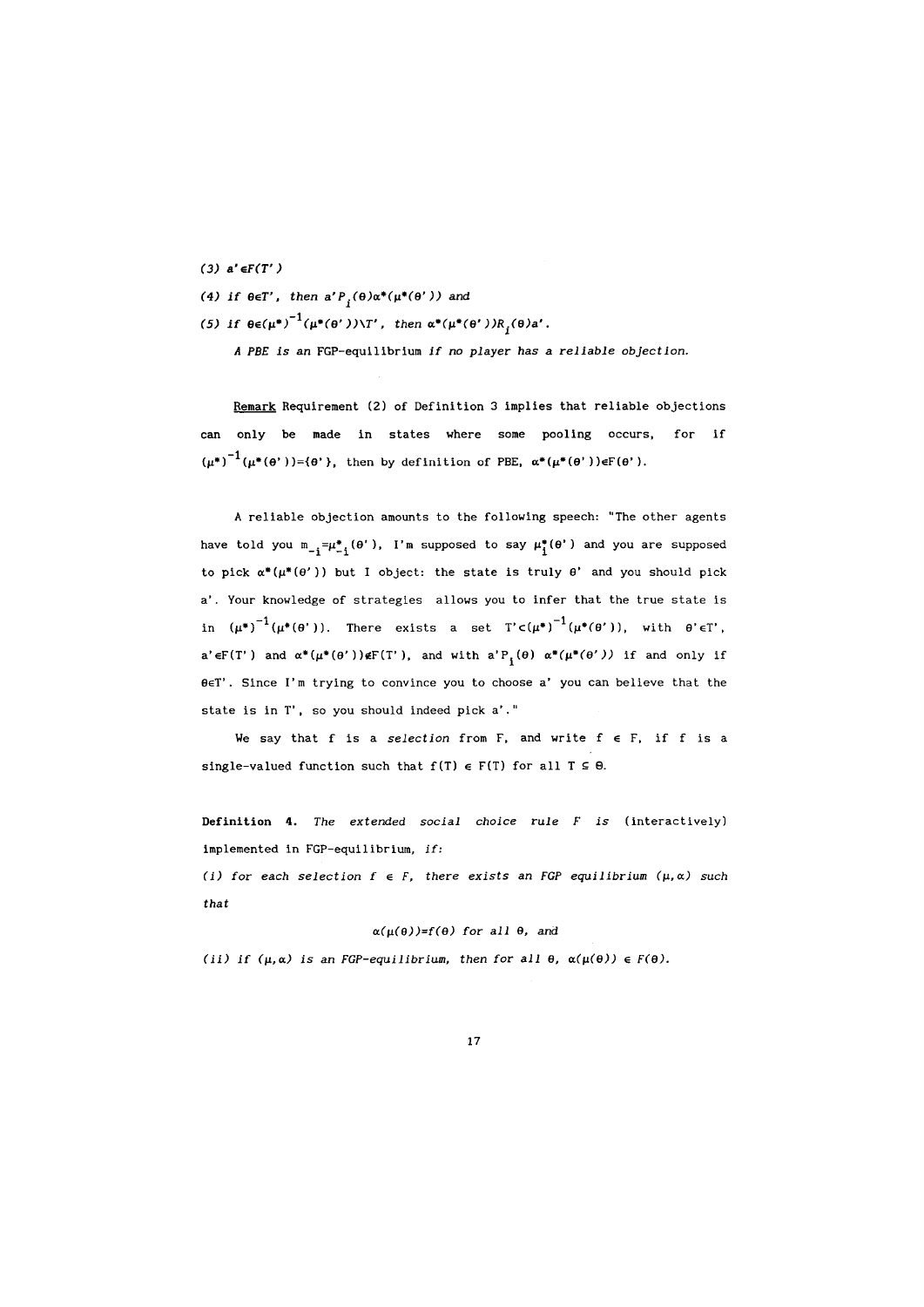Remark We assume that if an objection convinces the planner that the state is  $\theta'$ , and if  $F(\theta')$  is not a singleton, then the objecting agent can tell the planner which outcome  $a' \in F(\theta')$  to pick, perhaps as a reward for informing the planner of the true state. (The planner is indifferent among the outcomes in  $F(\theta')$  by definition, and it is in her interest to encourage agents to object in order to knock out pooling equilibria.) A straightforward modification would be to define a "safe" reliable objection to be one where *all* elements in F(e') make the objecting agent better off.

Similarly to Definition 4, one can define interactive implementation in PBE (with no restrictions on out-of-equilibrium beliefs). However, the following result shows that, due to the existence of "babbling" PBE, interactive implementation in PBE is (almost) impossible.

Theorem 1. *Let F* be an *extended social choice rule. If F is interactively implementable in PBE, there exists an outcome a such that*  $a \in F(\theta)$ *,*  $\forall \theta \in \Theta$ *.* <u>Proof</u>: Let  $\Pi$  M<sub>i</sub> be a communication network that implements F interactively ien in PBE. Let all agents send the message profile m independent of the state of the world. For any message, the planner's prior goes through and she implements some  $a \in F(\Theta)$ . These strategies and posteriors form a pooling PBE, and since F is implemented, we must conclude that  $a \in F(\theta)$ ,  $\forall \theta \in \Theta$ . QED

5. A Necessary and Sufficient Condition for Interactive Implementation in FGP Equilibria

Consider the following definition: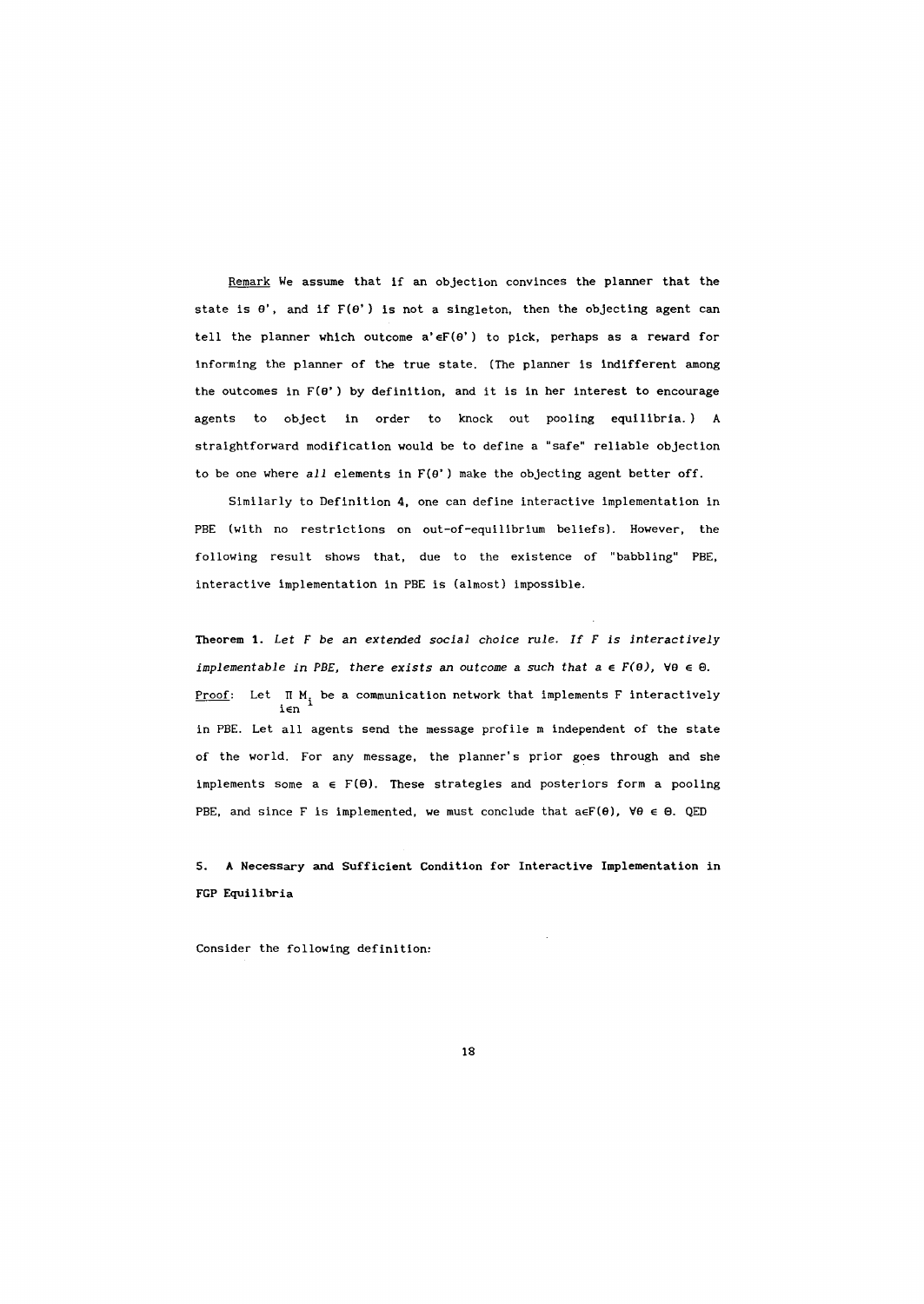**Definition** 5. *An extended social choice rule F is* reliably monotonic *if the following holds. If for any T* $\subseteq$  $\Theta$ , *there is b* $\in$ *F*(*T*) *such that b*  $\in$   $\cap$  *F*(*t*), *then* teT *there exists ieI, T'cT and aeF(T'* ) such *that:*   $(i)$  if  $\theta \in T'$  then  $aP_i(\theta)b$  $(iii)$  if  $\theta \in T \setminus T'$ , then  $bR_i(\theta)a$ 

**Theorem 2.** *An extended social choice rule F is implementable in FG? equilibrium if and only if it is reliably monotonic.* 

Proof: Necessity Suppose F is interactively implementable in FGP equilibrium. Let  $X$  M<sub>i</sub> be the message space of the mechanism that implements i∈I F, where  $M_i = \theta \times A \times Q_i$ . Suppose there is a set TS0, beF(T) but b  $\epsilon \cap F(t)$ . Let teT  $f \in F$  be such that  $f(T)=b$ .

Consider the following strategies  $(\mu^*, \alpha^*)$ . For each i, there is  $\overline{m}_i$  such that  $\mu^*_i(t)=\overline{m}_i$  if and only if teT. If teT, then for all i,  $\mu^*_i(t)=(t,.,.).$ That is, agent i reveals the state truthfully if it is not in T; if it is in T he always submits  $\overline{m}_i$ . If  $m_i = \mu_i^*(t)$  for tell and all i $\neq j$ , then  $\alpha^*(m)=f(t)$ . If  $m_i=\overline{m}_i$  for all  $i \neq j$ , then  $\alpha^*(m)=f(T)=b$ . For all other  $m$ ,  $\alpha^*(m)$  is arbitrary.

Since F is implemented and be  $\land$  F(t),  $(\mu^*, \alpha^*)$  is not an FGP teT equilibrium. If teT, then unilateral deviations are ignored by the planner, hence no deviation is profitable. Therefore, some agent i must have a reliable objection at some state  $\theta' \in T$ . That is, there exists a reliable objection  $(\theta', a', q')$  to  $(\mu^*, \alpha^*, \overline{m}_{-i})$ . By definition,  $\mu^*(\theta')=\overline{m}$ . Then there exists T' c  $(\mu^*)^{-1}(\bar{m})=T$  such that  $\theta' \in T'$ , be  $F(T')$ , a' $\in F(T')$  and the following holds: if  $\theta \in T'$ , then  $a' P_i (\theta) b$ , and if  $\theta \in T \setminus T'$ , then  $b R_i (\theta) a'$ . Thus, F is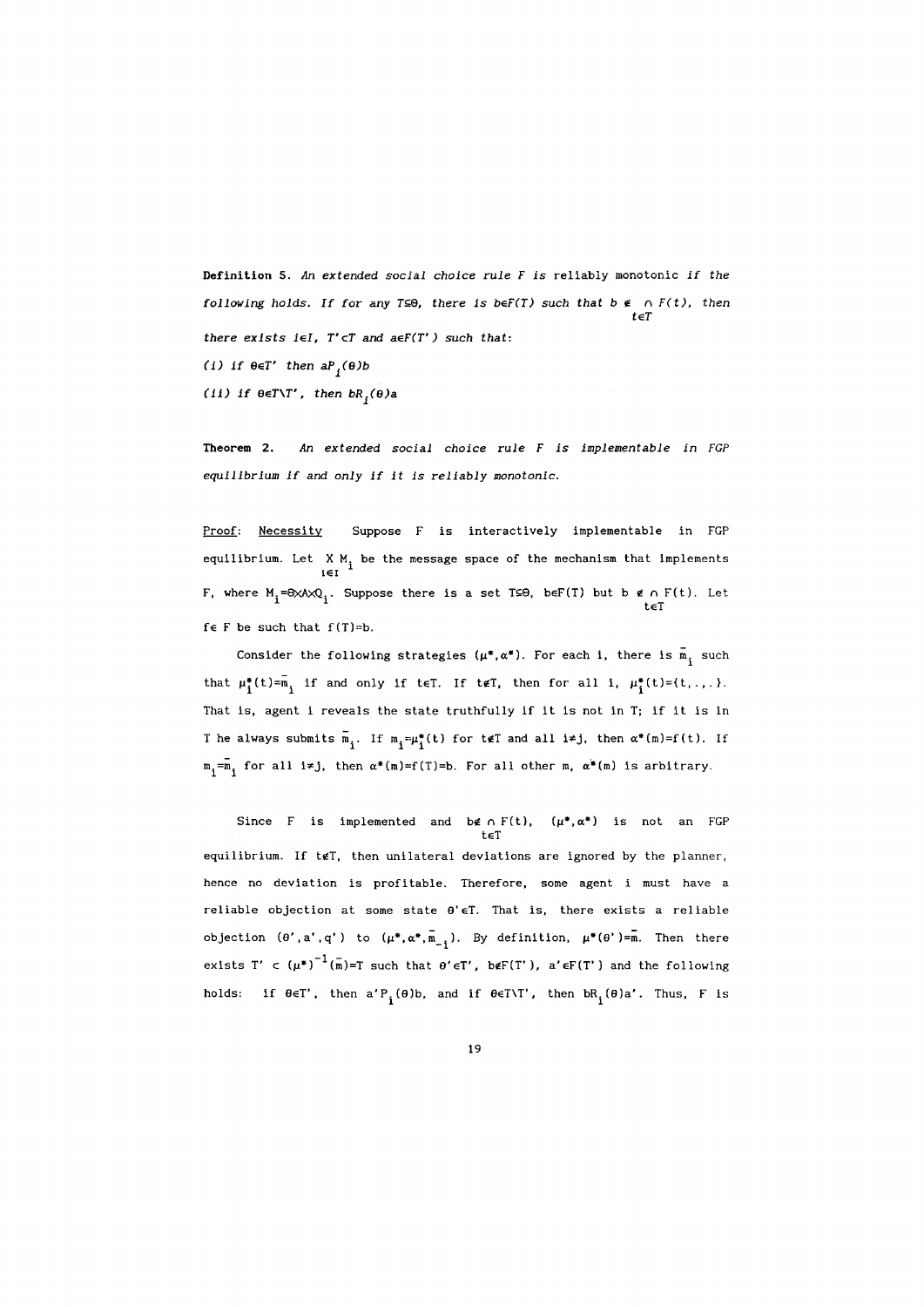reliably monotonic. This proves necessity.

 $\overline{\text{Sufficiency}}$ : Let the message space for player i be  $\texttt{M}_{\texttt{i}}$ =0xAx{1,2,...,|0|+1}. Truthtelling can be supported as an FGP-equilibrium by letting the planner disregard unilateral deviations. Thus. we only need to show that there are no non-optimal equilibria.

Suppose there exists a non-optimal FGP equilibrium  $(\mu, \alpha)$  such that for some  $\theta^* \in \Theta$ ,  $\alpha(\mu(\theta^*))$ =b $\epsilon F(\theta^*)$ . Let  $\overline{m} = \mu(\theta^*)$  and  $T = {\theta : \mu(\theta) = \overline{m}}$ . By definition of PBE, beF(T). Also, b  $f \in \cap$  F(t) since b $f(\theta^*)$ . Since F is reliably monotonic, teT there exists iel. T'cT and  $a \in F(T')$  such that: if  $\theta \in T'$  then  $aP_i(\theta)b$ , and if  $\theta \in T \setminus T'$ , then  $bR_i(\theta)a$ . Let  $\theta \in T'$ . Consider  $m_i^* = {\theta, a, z} \notin \mu^*(\theta)$ . Then,  $m_i^*$  is a reliable objection to  $(\mu, \alpha, \overline{m}_{-i})$ . Then  $(\mu, \alpha)$  is not an FGP equilibrium, contradiction. This proves sufficiency. QED

Recall our economic example (B). If the government knows the cost in market i is c<sub>i</sub>, it will choose a quantity  $q_i = (a-c_i)/b$  such that price  $p_i$ equals marginal cost  $c_{\textbf{i}}^{\phantom{\dag}}$ . If it is unsure of the cost function of firm i, it will choose a quantity such that price equals the expected marginal cost  $rc_{\mu}+(1-r)c_{\mu}$ . We now show that the implied extended social choice rule F is reliably monotonic if and only if

$$
r \ge (a - c_H) / (c_H - c_L) \tag{2}
$$

Consider any set TSO which is not a singleton. Then, there exists  $\theta$ ,  $\theta' \in \mathbb{T}$  and a firm i such that  $c_i = c_l$  under  $\theta$  and  $c_i = c_H$  under  $\theta'$ . If  $(\mathbf{q}_1, \dots, \mathbf{q}_n)$ eF(T) then  $\mathbf{q}_1^{\texttt{=}rq}_H{}^{\texttt{+}(1-r)}\mathbf{q}_L$  so that the low cost firm makes a profit and the high cost firm makes a loss. Clearly the only objection firm i has an incentive to make is that its cost is high. If it can convince the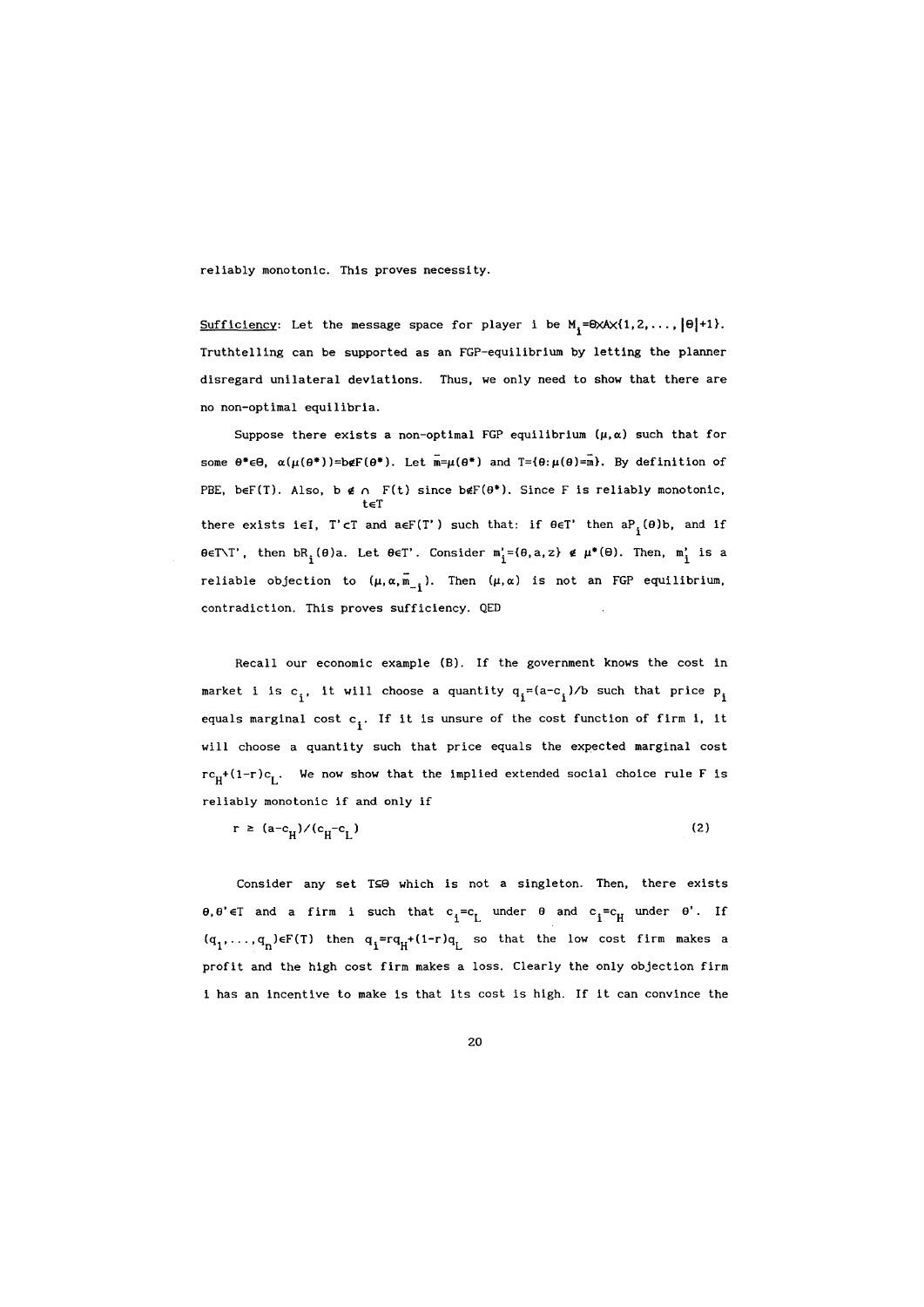planner, it will be asked to produce  $q_H$ . This is always preferred to  $rq_H+(1-r)q_L$  by the high cost firm. It can be checked that the low cost firm prefers  $rq_H^+(1-r)q_L$  to  $q_H$  if and only if (2) holds. Thus, if (2) holds the set T' as required by definition 5 can consist of all the states in T where the cost for firm i is high. Conversely, if (2) does not hold no such set T' exists. Thus, (2) is equivalent to reliable monotonicity.

# 6. Comparison of Interactive Implementation and Standard Nash Implementation

We first give two examples showing that interactive implementation in FGP equilibrium is in general neither easier nor more difficult than standard Nash implementation. We suppose there are three consumers and three commodities, and two states  $\theta'$  and  $\theta''$ . However, the third consumer is only interested in the consumption of the third good and no other consumer has endowments of this commodity nor do they derive any utility from consuming the third good. We assume that in any (extended) SCR under consideration the third consumer consumes just her initial endowments so we in effect have a two-good, two consumer world. Although the examples are concerned with extended social choice rules, it follows from Proposition 1 in the appendix that in each case there exists a nice utility function for the planner that rationalizes it, i.e. such that (1) holds.

Example 1. *An* extended *SCR F which is not interactively implement able in FG? equilibria, even though the restriction*  $\phi_F$  *is Nash-implementable.* 

Suppose  $\phi_F$  is the Walrasian correspondence. In Figure 1 we have pictured the competitive equilibria for the states  $\theta'$  and  $\theta''$ . We know that in this case  $\phi_F$  is Nash implementable. However because of the position of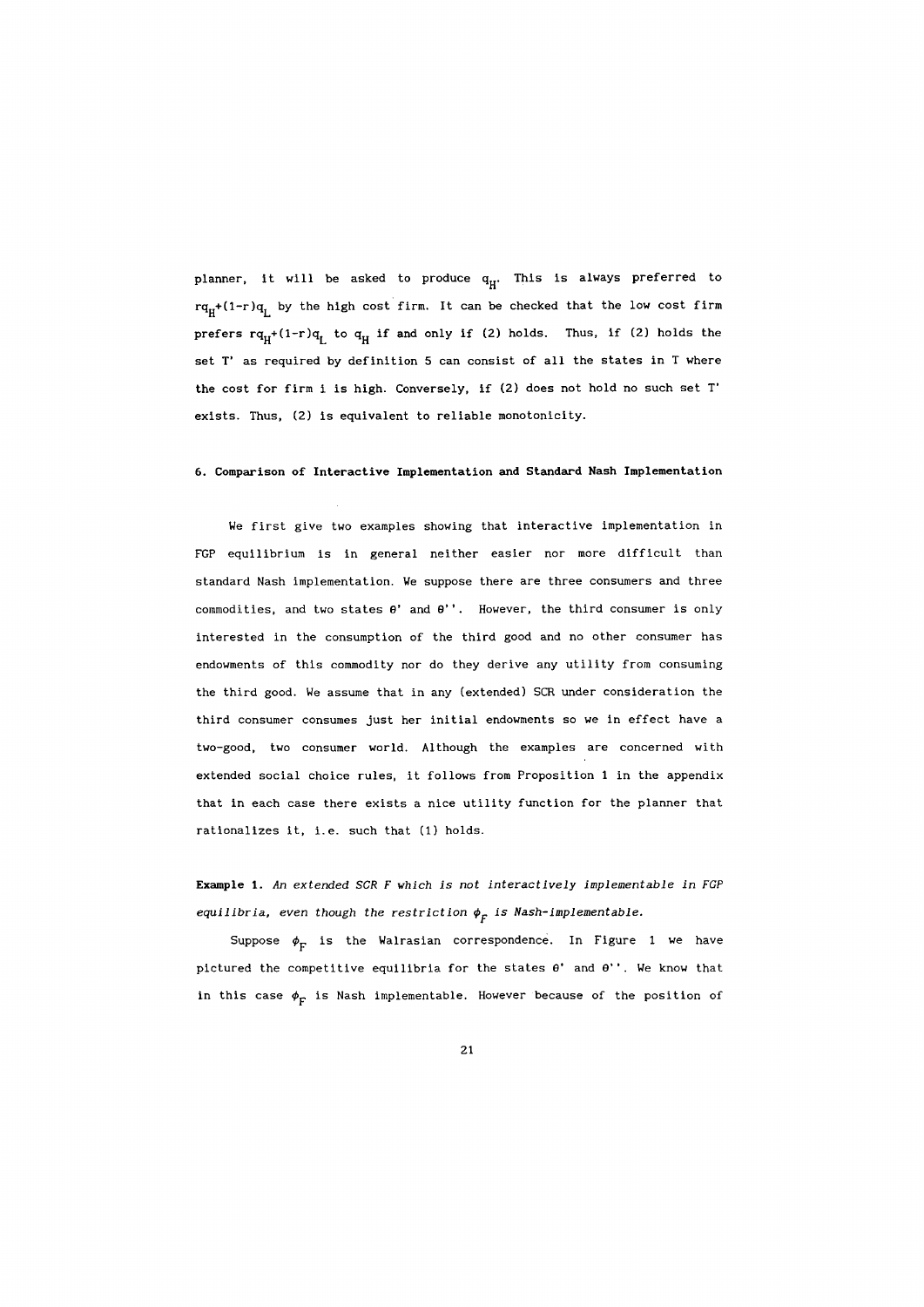the "compromise"  $a = F({0', 0''}), F$  is not reliably monotonic.

Example 2. *An extended SCR F which is interactively implementable in FGP*   $equilibrium, but  $\phi_F$  is not Nash implemented.$ 

Figure 2 shows the Walrasian correspondence for states  $\theta'$  and  $\theta''$ . In this case this correspondence does not satisfies monotonicity and thus it is not Nash implementable. However if the compromise  $a = F(\{\theta', \theta''\})$  is in the right place (as it happens in Figure 2) then F is reliably monotonic.

INSERT FIGURES 1 AND 2 ABOUT HERE

It should be clear that the reason why Maskin monotonicity and no veto power are neither necessary nor sufficient for implementation in FGP equilibria is that the compromise may be in the wrong place. Therefore, given a Maskin monotonic social choice function, we may wonder whether there exists *some* preferences for the planner which are compatible with the social choice function and allows interactive implementable in FGP equilibria. The answer is no, since our next example exhibits a Maskin monotonic social choice function such that no extended social rule compatible with it can be interactively implemented in FGP equilibria.

Example 3. A Maskin-monotonic social choice rule  $\phi$  such that, if  $F$  is any  $extended social choice rule which is compatible with  $\phi$ , then F cannot be$ *interactively implemented in FGP equilibria.* 

Consider a three person exchange economy with two goods. The social endowment of good i is  $\omega_{\mathbf{i}}$ . There are four states,  $\mathbf{\theta} = {\theta_1, \theta_2, \theta_3, \theta_4}$ . The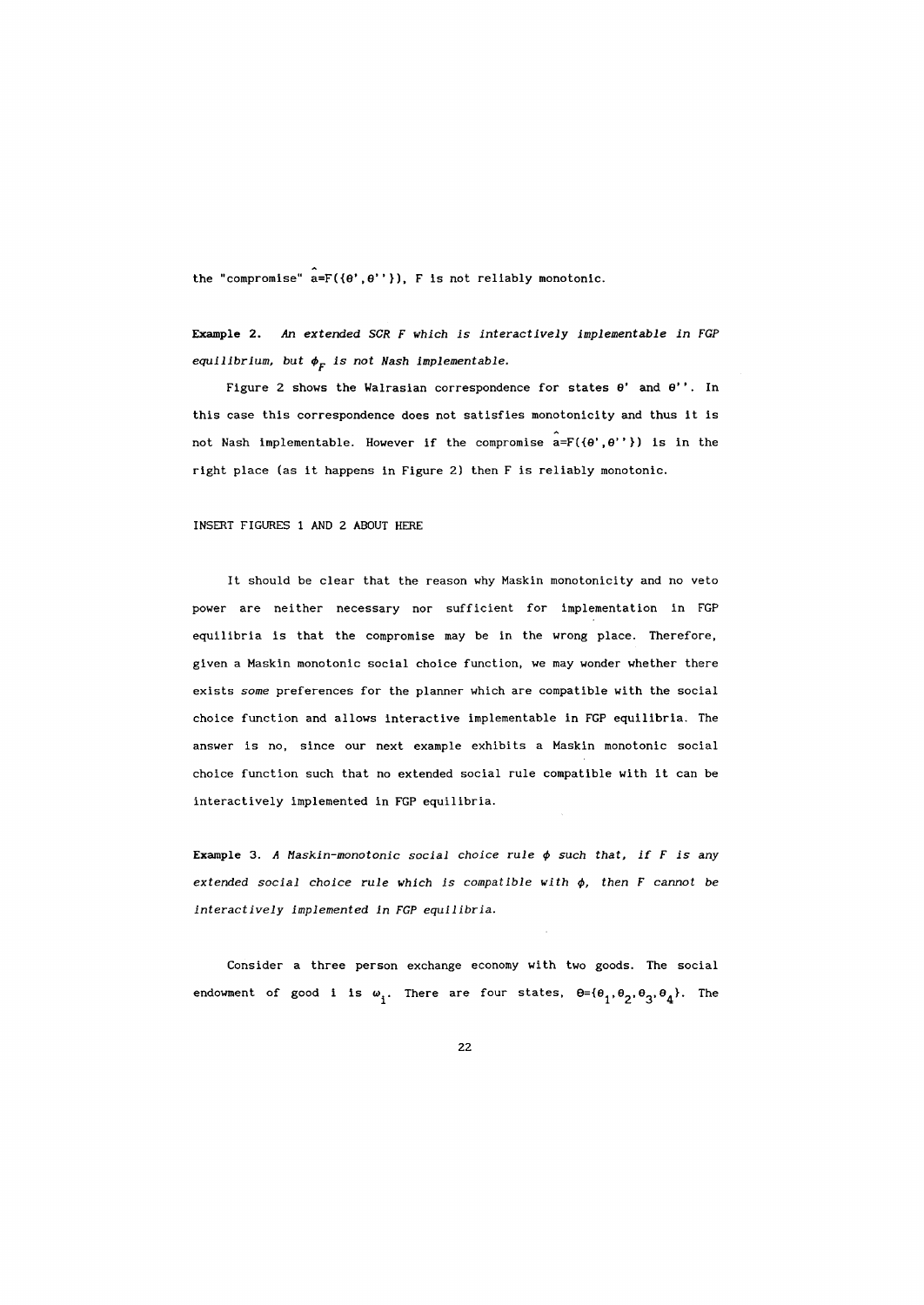preferences of player 3 are fixed at  $R_3(\theta)=R_3$  for all  $\theta$ . The preferences of player 1 are  $R_1(\theta_1)=R_1(\theta_2)=R_1$  and  $R_1(\theta_3)=R_1(\theta_4)=R_1'$ . The preferences of player 2 are  $R_2(\theta_1)=R_2(\theta_3)=R_2$  and  $R_2(\theta_2)=R_2(\theta_4)=R_2'$ . Let  $\phi$  be single valued and let  $a=\phi(\theta_1)$ ,  $b=\phi(\theta_2)$ ,  $c=\phi(\theta_3)$ ,  $d=\phi(\theta_4)$  be four distinct outcomes. Suppose in all four cases player 3 gets some small amount  $\epsilon$ >0 of each good. Let  $x_1 = (x_{11}, x_{12})$  denote the amount of goods 1 and 2 consumed by agent i at allocation x. The preferences of player 1 are given in figure 3, where the dotted (resp. solid) line represents an  $R_1'$  (resp.  $R_1$ ) indifference curve. The preferences of player 2 are given in figure 4.  $R_1'$  and  $R_2'$  are actually isomorphic, and also  $R_1$  and  $R_2$ <sup>. 10</sup>

Clearly  $\phi$  is monotonic. Now let F be any extended social choice rule compatible with  $\phi$ . We claim F cannot be interactively implemented in FGP equilibria.

Let  $d_{11}=a_{21}$  be the greatest amount of good 1 consumed by any player at any of the outcomes  $a, b, c, d$ , and let  $a_{12} = d_{22}$  denote the greatest amount of good 2 consumed by any player at any of the outcomes a, b, c, d. Let  $K_1$  and  $K_2$ be numbers such that  $d_{11} \leq K_1 \leq \omega_1$  and  $a_{12} \leq K_2 \leq \omega_2$ . Let the shaded area  $C_1 = A_1 \cup B_1$  in figure 3 be the union of the sets  $A_1 = \{x_1 : x_{11} \leq \omega_1 - K_1 \text{ and } x_{12} \leq K_2\}$ and  $B_1 = {x_1 : x_{11}} * K_1$  and  $x_{12} * \omega_2 - x_2$ . Let  $C_2 = A_2 \cup B_2$  in figure 4 be similarly defined.

Now we draw the indifference curves for player 1 in such a way that if an indifference curve for preferences  $R_1$  passes through the area  $C_1$ , then it coincides throughout the consumption set with an indifference curve for preferences  $R'_1$ . Similarly, if an indifference curves for preferences  $R_2$ 

<sup>10&</sup>lt;br>Both player 1 and example **player 2 are be perturbed always**  so **indifferent**  that this **between a, h, c, indifference and d goes**  but **away.**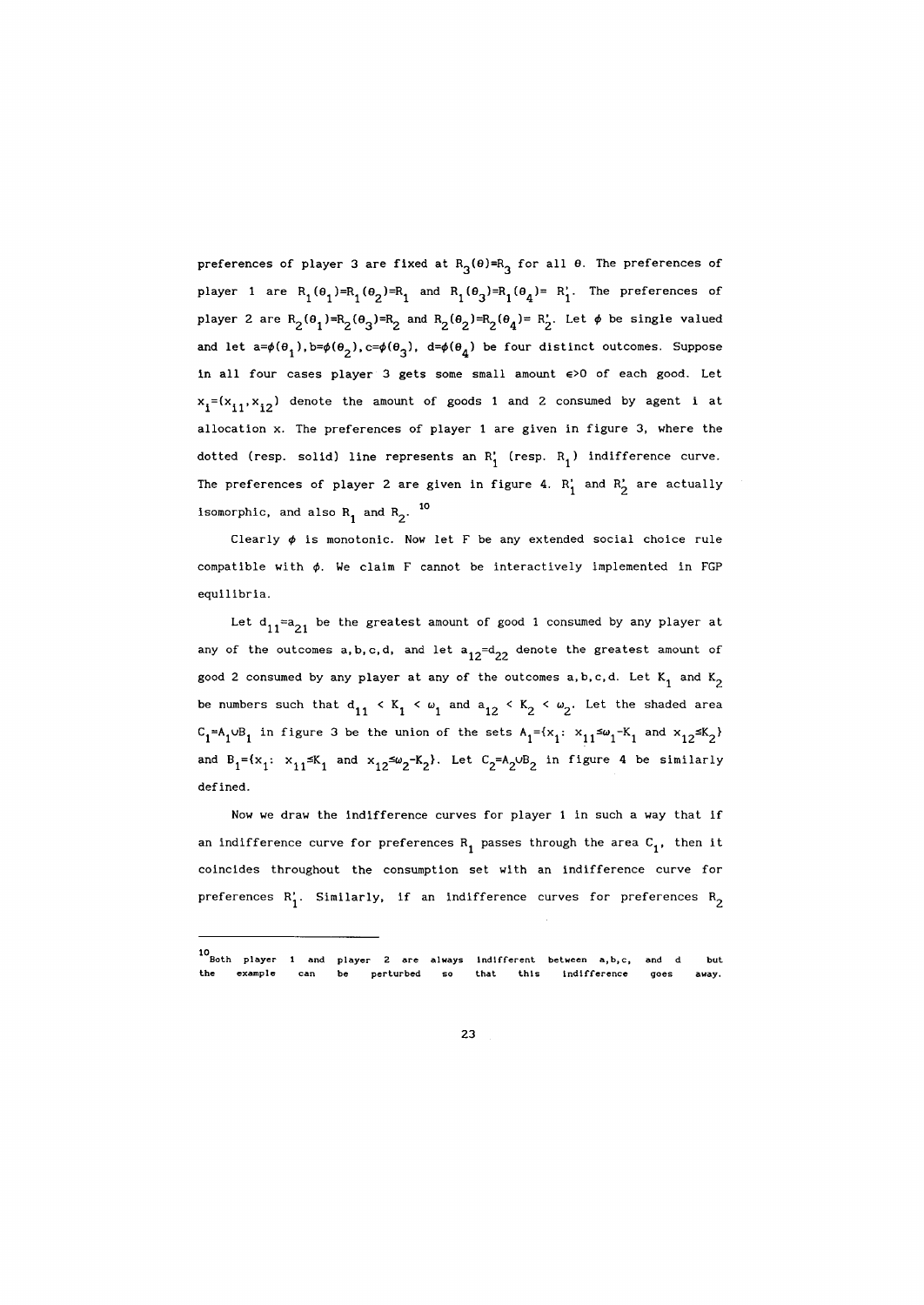passes through the area  $C_2$ , then it coincides throughout player 2's consumption set with an indifference curve for preferences  $R'_2$ .

Let  $G_1$  and  $H_1$  be the shaded areas in figure 3 given by:

 $G_1$ ={z: if xeA and  $x_1$ =z, then  $aP_1x$  and  $xR_1'a$ }

 $H_1 = \{z: \text{ if } x \in A \text{ and } x_1 = z, \text{ then } aP_1'x \text{ and } xR_1 a\}$ 

Let  $G_2$  and  $H_2$  be similar for player 2.

It is clear that we can draw the indifference curves in such a way that if  $z=(z_1,z_2)\in G_1$  (where  $z_1$  is the consumption of good i) then  $z_1\sim v_1-K_1$  and  $z_2$ <sup>2</sup>K<sub>2</sub>. Similarly, if  $z=(z_1, z_2) \in G_2$  then  $z_1 > \omega_1 - K_1$  and  $z_2 > K_2$ . Similar statements hold for  $H_1$  and  $H_2$ .

Suppose F is reliably monotonic and let eeF(0). Since e  $\epsilon$  o F(t), tes there exists  $i \in I$ ,  $T' \subset \Theta$  and  $g \in F(T')$  such that:

- (i) if  $\theta \in T'$  then  $gP_{\text{i}}(\theta)$ e
- (ii) if  $\theta \notin T'$ , then  $eR_i(\theta)g$ .

There are four possibilities, call them I, II, III, IV. If i=1 then either (1)  $T' = {\theta_1, \theta_2}$  so  $gP_1$ e and eR<sub>1</sub><sup>g</sup>, or (II)  $T' = {\theta_3, \theta_4}$  so  $gP_1'$ e and eR<sub>1</sub><sup>g</sup>. Similarly, there are two possibilities (Ill and IV) for the case i=2.

Consider first possibility I, where  $T' = \{\theta_1, \theta_2\}$ . Since  $g \notin \bigcap_{t \in T'} F(t)$ , applying the definition of reliable monotonicity we find: there is  $\theta' \in T'$  and  $y \in F(\theta')$  such that:

- (i)  $yP_2(\theta')g$
- (ii) if  $\theta \in T' \setminus {\theta'}$ , then  $gR_2(\theta)y$

Again there are two possibilities to consider: (Ia)  $\theta' = \theta_1$  or (Ib)  $\theta' = \theta_2$ . (Ia) If  $\theta' = \theta_1$  then  $R_2(\theta') = R_2$  and  $F(\theta') = a$ . From (i) and (ii) it follows that aP<sub>2</sub>g and gR'<sub>2</sub>a. Thus,  $g_2$  must be in area G<sub>2</sub> in figure 4. Then  $g_{21}$  >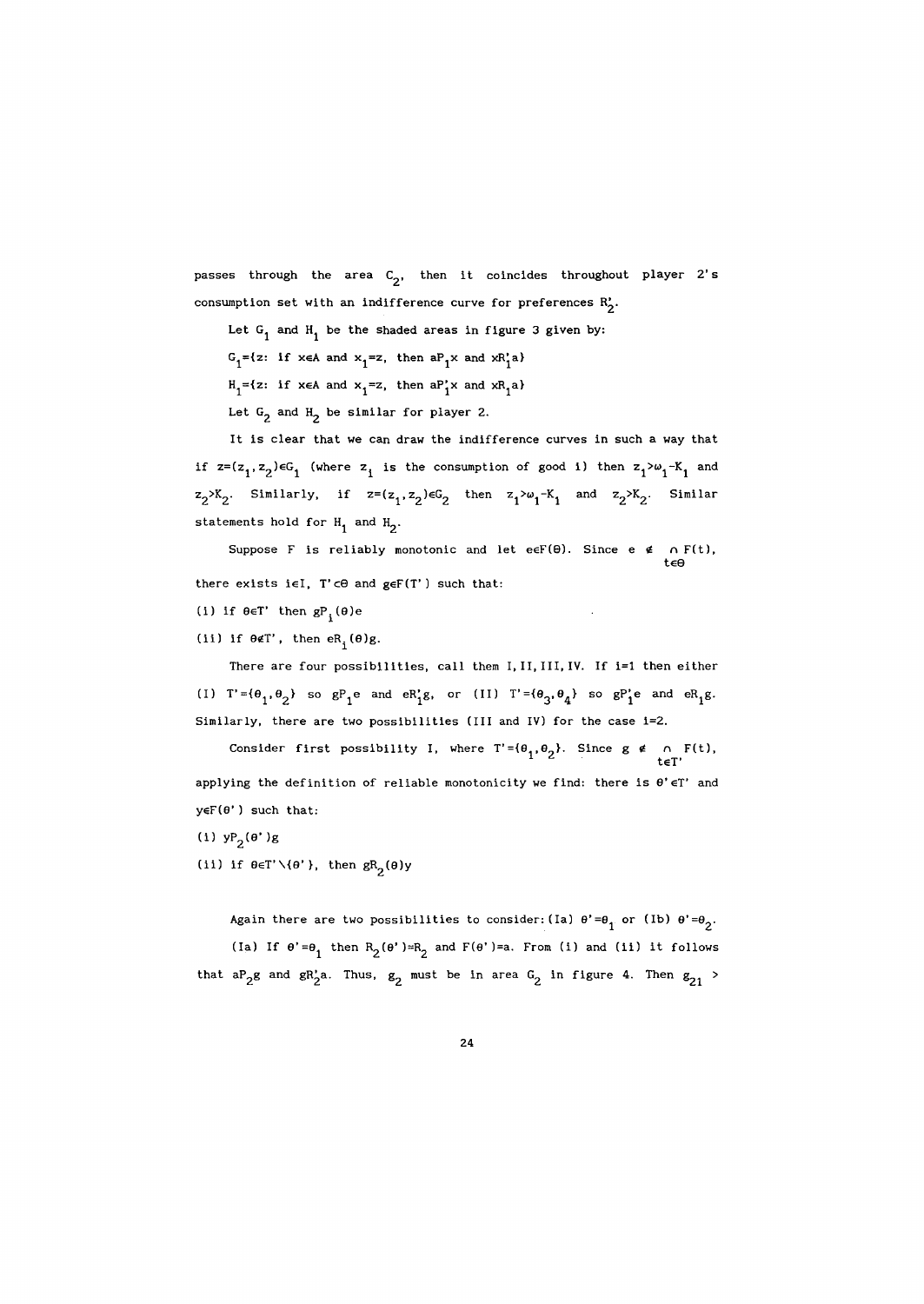$\omega_1$ -K<sub>1</sub> and  $\omega_{22}$  > K<sub>2</sub>, so  $\omega_{11}$  < K<sub>1</sub> and  $\omega_{12}$  <  $\omega_2$ -K<sub>2</sub>. Thus,  $\omega_1$  belongs to the area  $B_1$ cC<sub>1</sub> of figure 3. By construction, if an indifference curve for preferences  $R_1$  passes through this area, then it coincides throughout the consumption set with an indifference curve for preferences  $R'_1$ . However, this contradicts  $g_{1}^{P}e$  and  $e_{1}^{P}g$ .

(Ib) This case is completely symmetric to (la).

Thus, possibility leads to a contradiction. The remaining possibilities II, III, IV lead to similar contradictions. Thus, although  $\phi$ is Maskin monotonic and hence Nash-implementable, if F is any extended social choice rule which is compatible with  $\phi$  then F is not reliably monotonic, hence F cannot be interactively implemented in FGP equilibria.

However, a slightly stronger condition than Maskin monotonicity, *local Haskin monotonicity,* does guarantee that there exists *some* extended social choice rule F, which is compatible with  $\phi$ , and which can be interactively implemented in FGP equilibria. The Walrasian correspondence is locally monotonic whenever the competitive equilibria occur in the interior of the feasible set. In Example 1, then, there must exist *some* c such that if  $F({\theta', \theta''})=c$ , then F is interactively implementable in FGP equilibria.

We consider a special kind of environment. The feasible set A is a subset of Euclidean space with the usual Euclidean metric. Preferences are continuous and strictly convex. We also restrict attention to social choice *functions.* 

Definition 6. (Shenker (1994)) A social choice rule  $\phi$  is *locally Maskin monotonic* if for any  $\theta$  and any set of open neighborhoods  $N_i$  around  $a \in \phi(\theta)$ ,  $a \in \phi(\theta')$  whenever  $aR_i(\theta)x \Rightarrow aR_i(\theta')x$  for all allocations  $x \in N_i$  and all i.

2S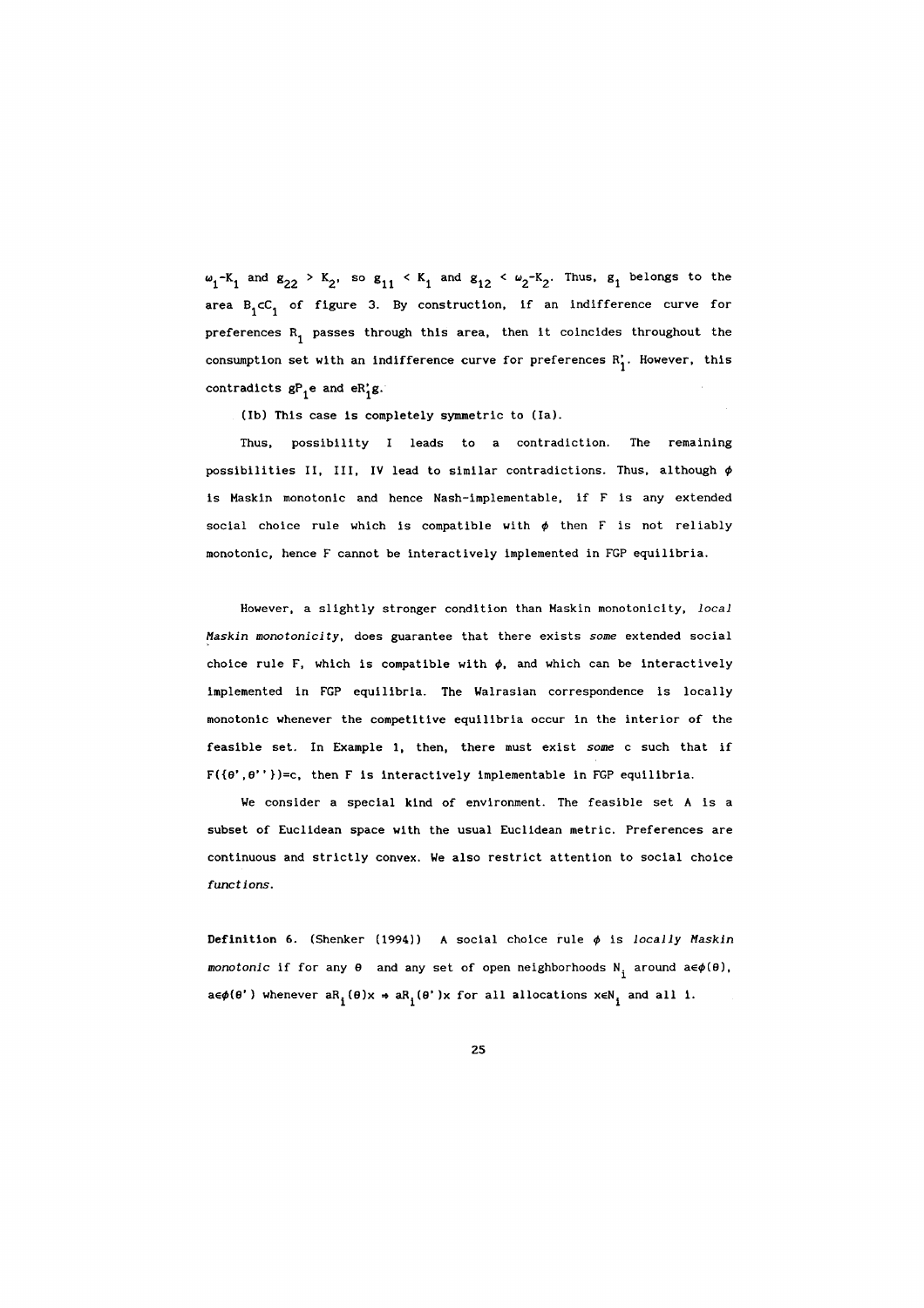Notice that the SCR analyzed in Example 3 is not locally Maskin monotonic.

Theorem 3. If a *social choice function*  $\phi$  is locally Maskin monotonic, then *there exists an extended social choice function F, which is compatible with*  ~, and *which can be interactively implemented in FGP equilibria.* 

<u>Proof</u> Since  $\Theta$  is finite, we have  $\Theta = {\theta_1, \theta_2, \ldots, \theta_K}$  for  $K < \infty$ . Let  $\phi$  be locally Maskin monotonic. We need to define  $F(T)$  for all  $T\subseteq\Theta$  in such a way that F is compatible with  $\phi$  and reliably monotonic. Note that, trivially, F(T) can be said to be defined for all T such that  $\theta_i \in T$  for some i≤0, since there is no such i.

Now suppose for some N such that  $1 \le N \le K$ , we have defined  $F(T)$  for all T such that  $\theta_i \in T$  for some i≤N-1. If N > 1, define  $T(N-1) \equiv {\theta_1, \theta_2, \ldots, \theta_{N-1}}$ . If N=1 then  $T(N-1) \equiv \emptyset$ . We will proceed to define  $F(T)$  for all  $T \subseteq \emptyset \setminus T(N-1)$  such that  $\theta_N \in T$ . (After this has been done, we have defined F(T) for all T such that  $\theta_i \in T$  for some i≤N, and it is clear how this process can be continued.)

Consider  $\theta_N$  and  $a_N = \phi(\theta_N)$ . Suppose, for some k such that 1≤k≤K-N+2, F(T) has been defined for all TSO\T(N-1) such that (a)  $\theta_N \in T$ , and (b)  $|T| \ge$ k. (This requirement is vacuously satisfied if k=K-N+2 since in this case there is no  $T \subseteq \emptyset \setminus T(N-1)$  that satisfies (a) and (b).) Also, suppose for all TSONT(N-1) satisfying (a) and (b), either  $F(T)=\cap_{\theta\in T}F(\theta)$  or there exists i(T)eN and non-empty sets B(T) and N(T) satisfying:

(1)  $T=B(T)$ vN(T)

(2) θ<sub>N</sub>∈B(T)

(3) if  $\theta \in B(T)$ , then  $a_N P_{i(T)}(\theta)F(T)$ 

26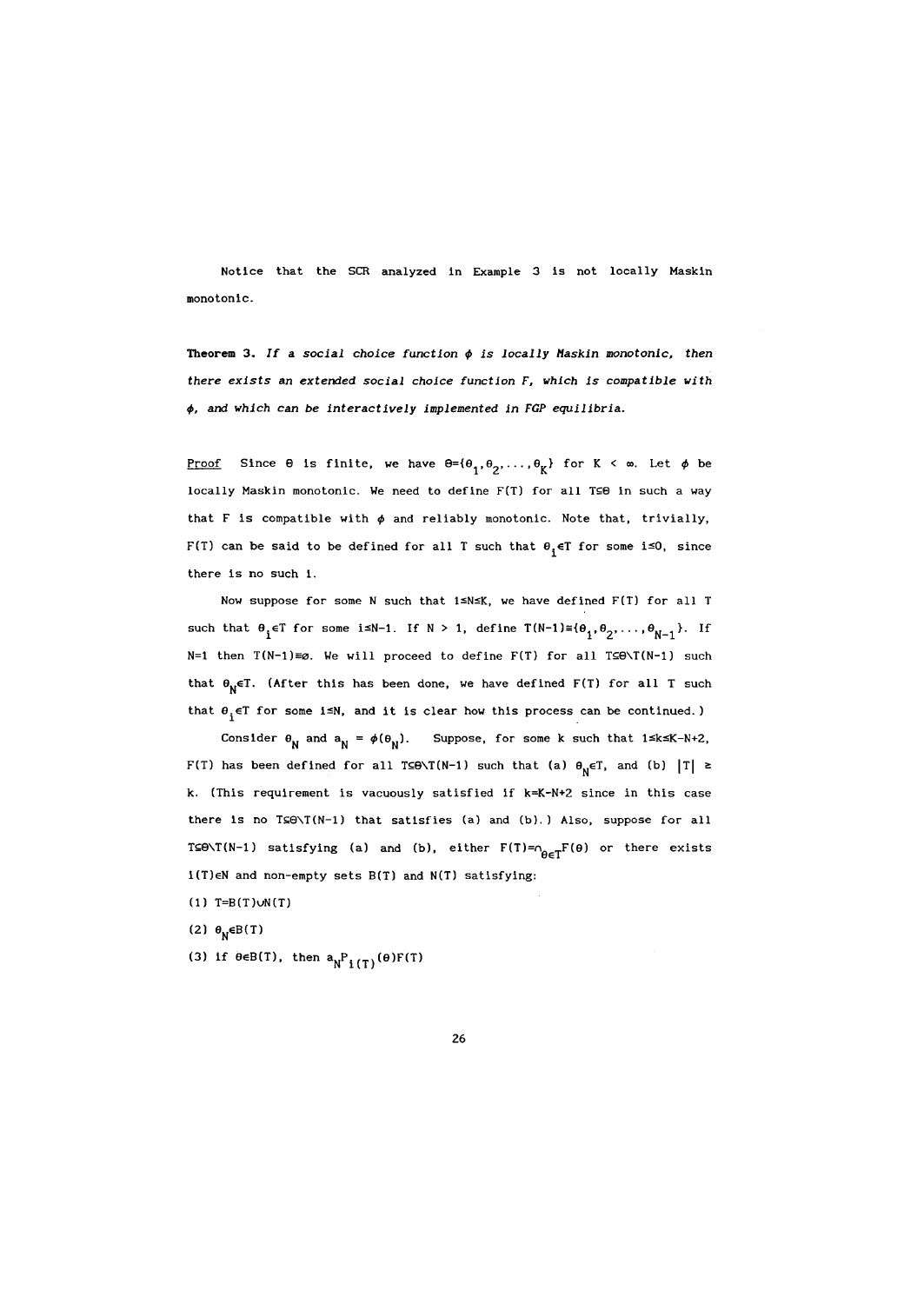(4) if  $\theta \in N(T)$ , then  $F(T)P_{i(T)}(\theta)a_N$ .

Now consider TSONT(N-1) such that  $\theta_N \in T$  and  $|T| = k-1$ . We need to define F(T). If  $a_N = \cap_{\theta \in T} F(\theta)$ , then  $F(T) = a_N$ . Suppose  $a_N \neq F(\theta')$  for some  $\theta' \in T$ . Then there exists a player i(T) such that  $R_{i(T)}(\theta')$  is not a locally Maskin monotonic transformation of  $R_{i(T)}(\theta_N)$  at  $a_N$ . In this case (by continuity of preferences) there exists an outcome x arbitrarily close to  $a_N$  such that  $a_NP_{i(T)}(\theta_N)x$ ,  $xP_{i(T)}(\theta')a_N$ , and there is no  $\theta$  such that  $a_NI_{i(T)}(\theta)x$ . Then,  $set F(T)=x$ .

Let B(T)={ $\theta \in T$ :  $a_N P_{i(T)}(\theta)x$ }  $\neq \emptyset$  and N(T)=T\B(T)={ $\theta \in T$ :  $xP_{i(T)}(\theta)a_N$ }  $\neq \emptyset$ . If there exists one or several T' with  $|T'| \ge k$  such that B(T')=T, then we choose  $x \equiv F(T) \equiv F(B(T'))$  sufficiently close to a<sub>N</sub> so that (using (3) and (4) above) the following holds:

(3') If  $\theta \in B(T')$ , then  $xP_{\{(\mathbf{T}')}(\theta)F(T')\}$ 

(4') if  $\theta \in N(T')$ , then  $F(T')P_{i(T')}(0)x$ .

Choose F(T) this way for all TSO\T(N-1) such that  $\theta_N \in T$  and  $|T| = k-1$ . Then (1)-(4) will hold for all TSO\T(N-1) such that  $\theta_N \in T$  and  $|T| \ge k-1$ . Thus, we may continue this way to define  $F(T)$  for all T⊆0\T(N-1) such that  $\theta_N \in T$ .

The following is clear from this procedure. Take any  $T\subseteq \mathfrak{S}\setminus T(N-1)$ containing  $\theta_N$ . Then, either  $F(T)=\alpha_{\theta \in T}F(\theta)=a_N$ . Or, there exists a player i(T)eI and non-empty sets B(T) and N(T) such that:

- $(1^*)$  T=B(T)vN(T)
- (2\*)  $\theta_{\mathsf{N}} \in B(T)$
- (3\*) If  $\theta \in B(T)$ , then  $F(B(T))P_{i(T)}(\theta)F(T)$
- (4\*) If  $\theta \in N(T)$ , then  $F(T)P_{T(T)}(\theta)F(B(T))$ .

After this procedure we have defined F(T) for all T such that  $\theta_i \in T$  for some i $\leq N$ . Thus, we may continue to define  $F(T)$  for all T $\leq \theta$ .

The result of this procedure is the following. Take any  $T \subseteq \Theta$ . Let N be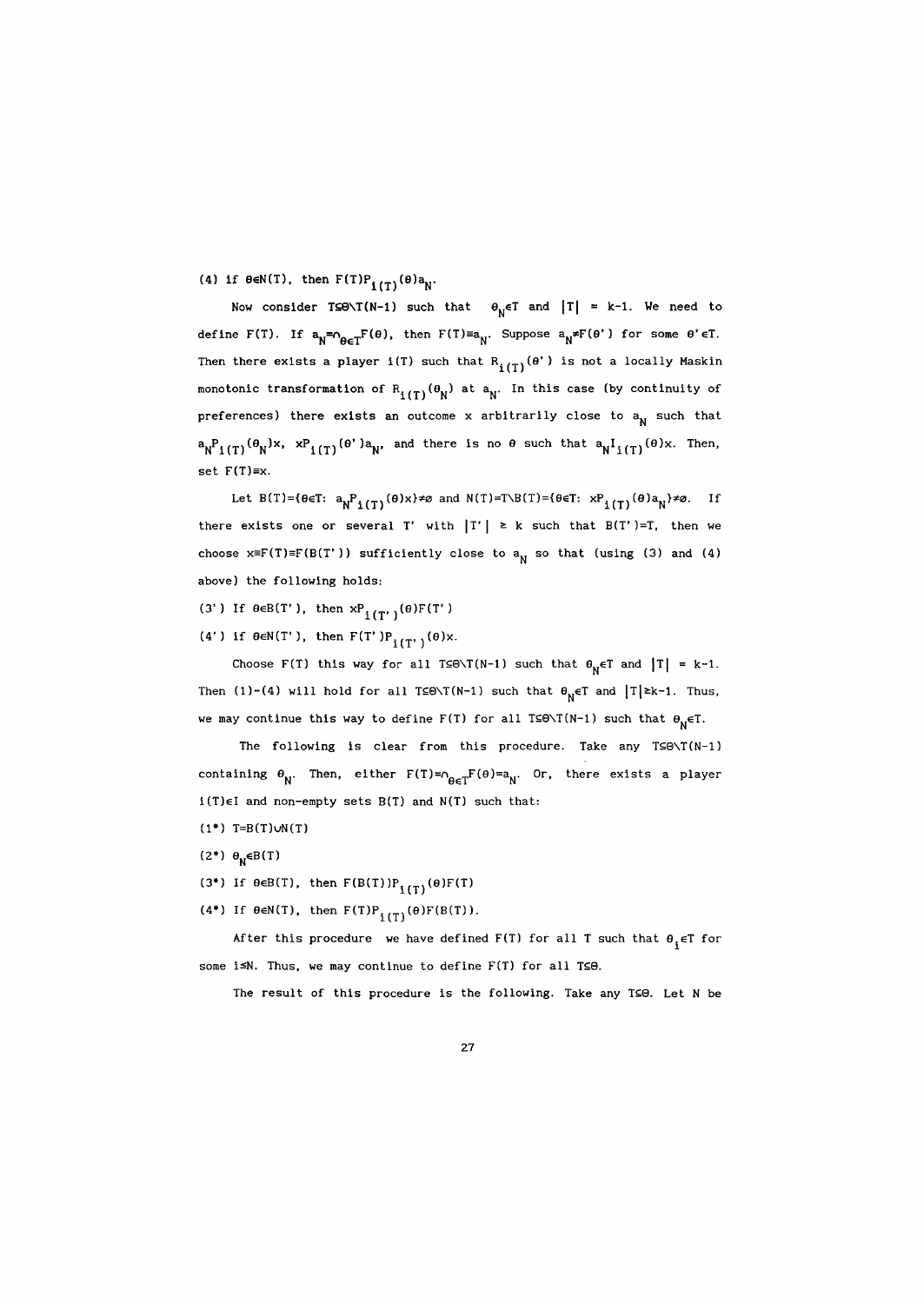the smallest integer such that  $\theta_N \in T$ . Then, either  $F(T)=\theta_{\theta \in T}F(\theta)=a_N$ . Or, there exists a player  $i(T) \in I$  and non-empty sets  $B(T)$  and  $N(T)$  such that  $(1^*)-(4^*)$  hold.

We claim that F is reliably monotonic. Suppose there exists a set T and  $\theta^* \in F(T)$  such that  $F(T) \neq F(\theta^*)$ . Let N be the smallest integer such that  $\theta_N \in T$ . Then, since  $F(T) \neq_{\mathbf{0} \in T} F(\theta)$ , there exists a player i(T)eI and non-empty sets B(T) (containing  $\theta_N$ ) and N(T) such that  $(1^*)-(4^*)$  hold. This is equivalent to F being reliably monotonic. Moreover, F is clearly compatible with  $\phi$ . QED

Remark Notice from our construction that it is always possible to choose outcomes for all sets  $T, T' \subseteq \Theta$  so that  $F(T)=F(T')$  iff  $F(T)=F(T')=n_{t\in T}F(t)=n_t'\in T$ ,  $F(t')$ . Therefore, by Proposition 2 in the appendix, there exists a utility function for the planner that implies such an extended social choice rule.

## 7. Conclusion

This paper has defined a new notion of interactive implementation and investigated the types of social choice rules that can be interactively imp lemen ted. Our analysis suggests that at least the following questions are of interest:

0) There may be other restrictions on beliefs "off the equilibrium path" worth analyzing;

(2) Since messages in our model are cheap talk, it is necessary to postulate that the planner understands the "language" which the agents speak. On the other hand, if messages were costly to send, standard refinements such as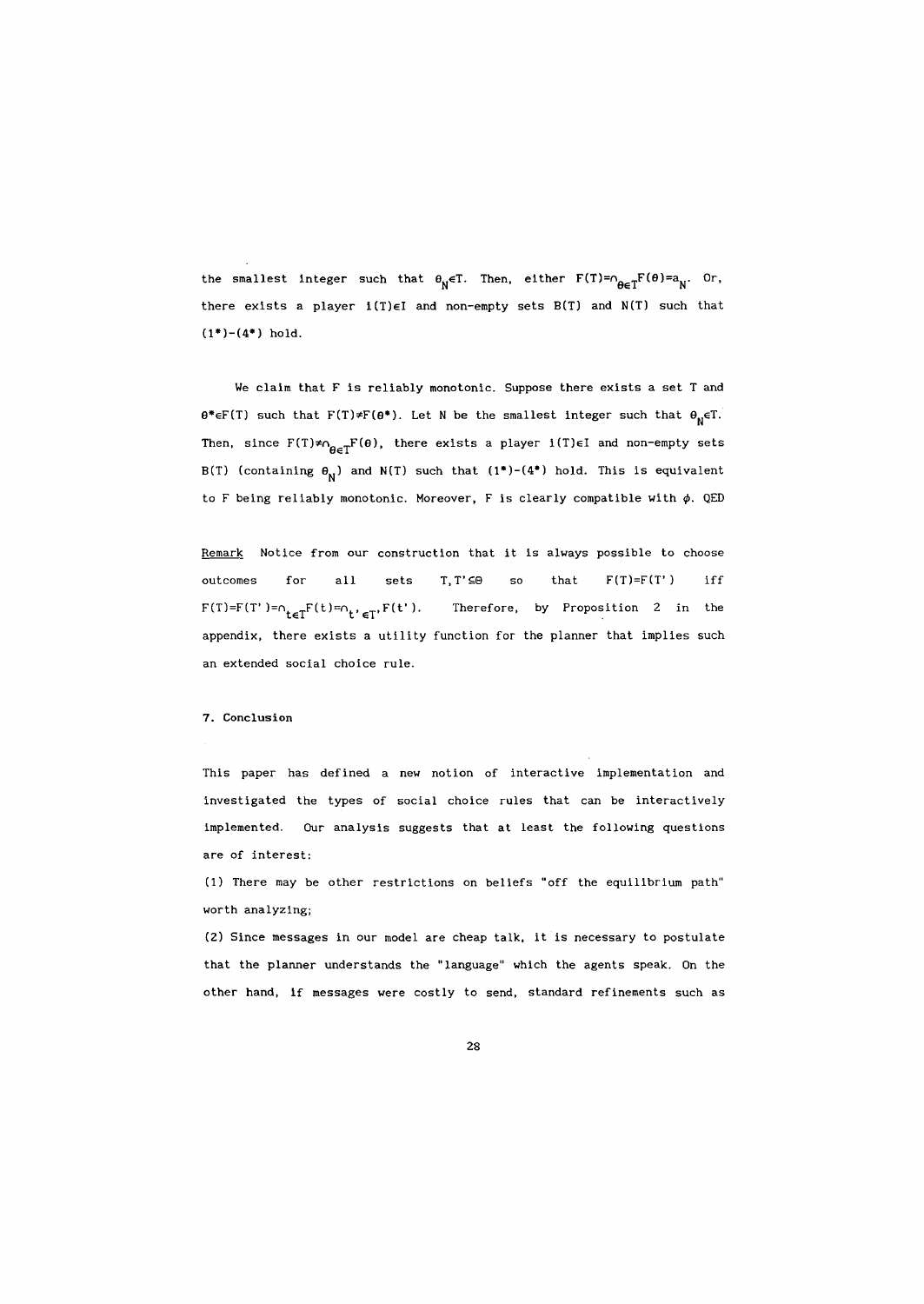stability could be more powerful;

(3) Allowing for other types of interaction (i.e. having the planner move at the same time as the agents or many times) between the planner and agents may alter the set of extended social choice rules that can be interactively implemented in an interesting manner;

(4) The set of extended social choice rules that can be interactively implemented when there is incomplete information among the agents remains to be characterized; and

(5) The principal may be able to commit to an outcome function in some minimal way. For example, the principal may commit not to change the outcome from a to b if he is indifferent between a and b. Or, alternatively, he will not change from a to b if the expected gain is smaller than some  $\varepsilon > 0$ .

#### Appendix

In this appendix we show that extended social choice rules discussed in the paper can be derived from an underlying preference ordering for the planner.

First consider the exchange economy with two goods and two consumers, and no free disposal. An outcome is a pair  $(a_i, a_2) \in \mathbb{R}^2$  indicating the consumption of consumer 1 of commodities 1 and 2. By no free disposal, the bundle allocated to consumer 2 can be inferred from  $(a_1, a_2)$ . We will assume that there are two states of the world denoted by  $\theta'$  and  $\theta''$ . Let  $F(\theta') \equiv a'$ ,  $F(\theta'')\equiv a''$ ,  $F(\theta', \theta'')\equiv a$ . Consider the following condition:

(R)  $\exists q \in R^2$  such that  $qa > q a'$  and  $qa < qa'$ 

It is clear that (R) is satisfied unless a, a' and a'' are lined up with a not in between a' and a''. In particular, (R) holds for Examples 1 and 2.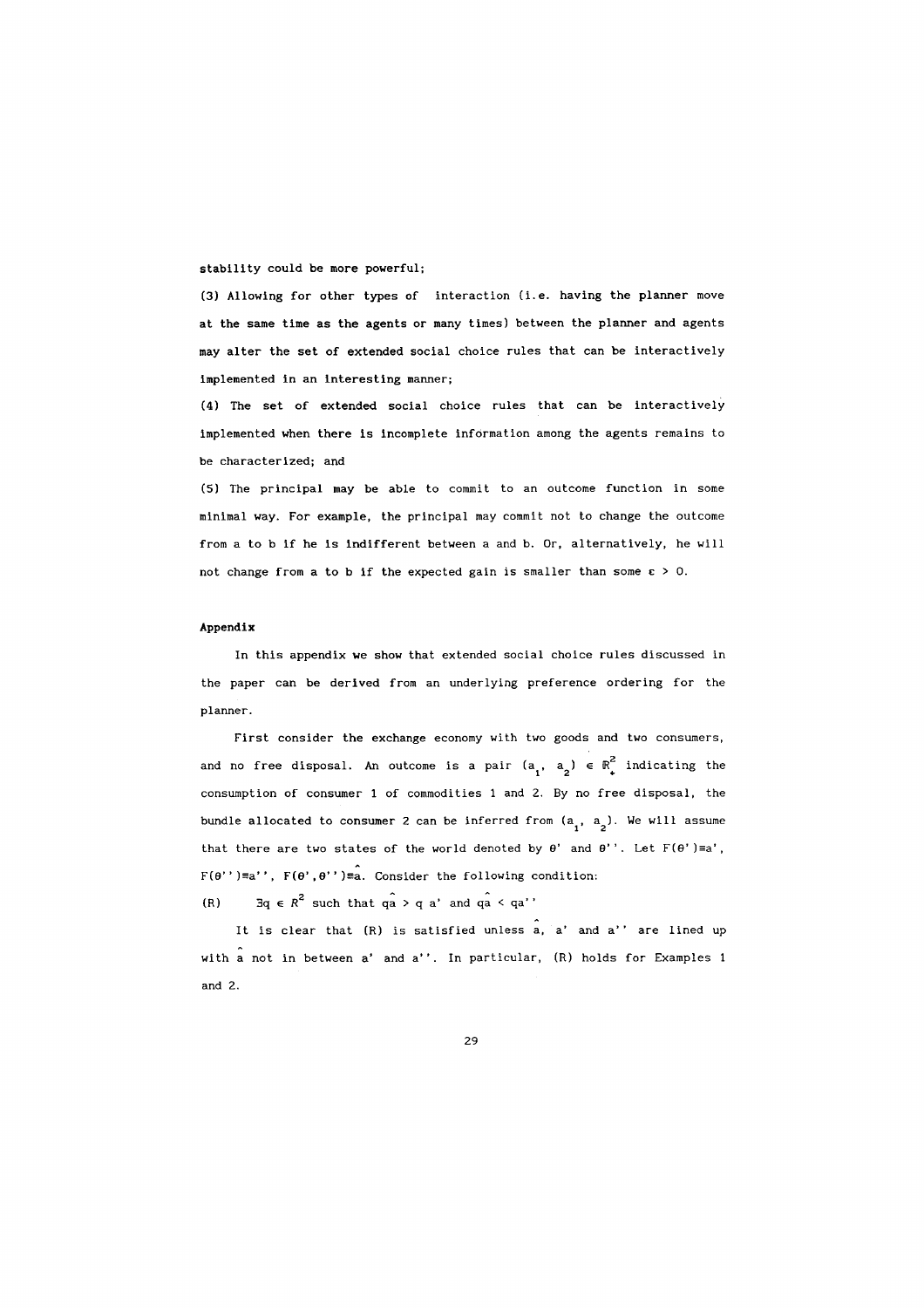Proposition 1. *If* a'. a" and a *satisfy (R) then:* 

a) There exists a *utility function of the planner such that*  $U(\theta', a')$  $U(\theta', a)$   $\forall a \neq a'$  and  $U(\theta', a'') > U(\theta', a)$   $\forall a \neq a''$ . Moreover  $U(\theta', a)$  and *U(a·· •. )* are *strictly concave in* a.

b) *There is* a *prior* Pa *such* that

 $a=argmax$  {  $p_{\mathbf{\theta}}$ ,  $U(\mathbf{\theta}',a)$  +  $p_{\mathbf{\theta}'}, U(\mathbf{\theta}'',a)$  :  $a \in A$  }

i. e. a *maximizes the planner expected utility when beliefs* are *the prior beliefs,*  $p_{\theta}$ ,  $+p_{\theta}$ ,  $=1$ .

Proof Construct U() such that a maximizes U( $\theta$ ', a) subject to q a  $\geq$  q a and  $a \in A$ , and a maximizes  $U(\theta'$ , a) subject to q  $a \le q$  a and  $a \in A$ . It is clear that U() can be taken as required in a) above. Now notice that q is a separating hyperplane of the most preferred sets according to the preferences of the planner in states  $\theta'$  and  $\theta''$ . Therefore a is undominated in the sense that there is no a  $\epsilon$  A such that  $U(\theta', a) \ge U(\theta', a')$  and  $U(\theta'$ , a)  $\geq U(\theta'$ , a) with one inequality strict. By a standard result, the strict concavity of  $U(\theta',.)$  and  $U(\theta'',.)$  implies that there are non negative weights (p, 1 - p) such that a maximizes  $pU(\theta', a) + (1-p)U(\theta'', a)$ . QED

Now consider the general environment and at least three agents. Clearly, if we are given some standard SCR  $\phi$ , say the Walrasian correspondence, then we can easily find a utility function U for the planner that rationalizes it (set  $U(a, \theta)=1$  if  $a \in \phi(\theta)$ ,  $U(a, \theta)=0$  otherwise.) Suppose we are given a (single valued) function F defined on the set of all subsets of  $\theta$  and taking values in A, and also we are given a prior probability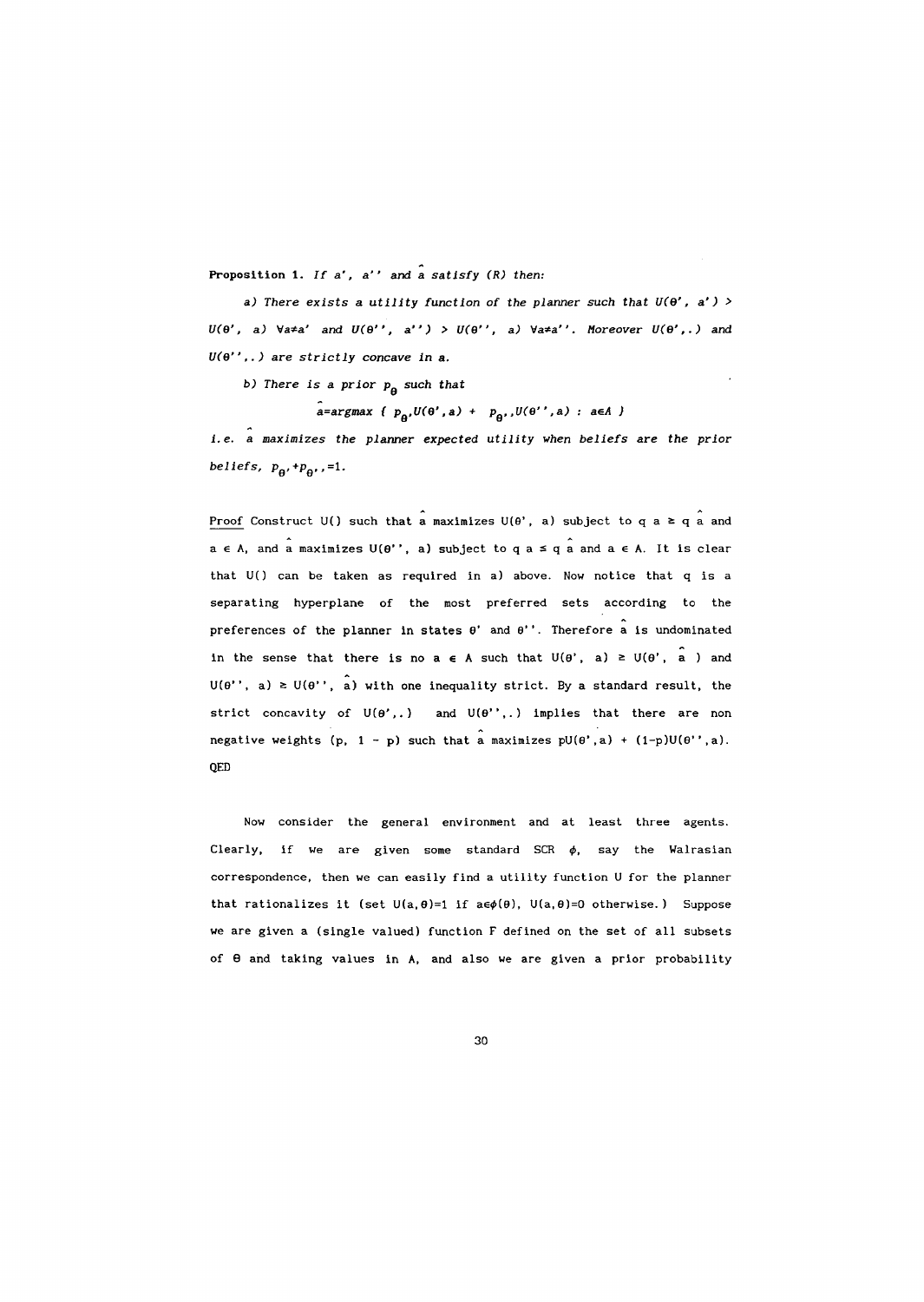distribution p. We show that there exists a utility function U for the planner such that (1) holds for the given priors if F satisfies:  $a=F(T)=F(T')$  if and only if then  $a=\cap_{t\in T}F(t)=\cap_{t'\in T'}F(t')$ . This condition can clearly be satisfied by the construction in the proof of Theorem 3.

**Proposition 2.** Let F be an extended social choice function and  $p_{\rho}$  a prior probability distribution on  $\Theta$ . Suppose for all sets  $T, T' \subseteq \Theta$  and all aeA,  $a = F(T) = F(T')$  iff  $a = 0$ <sub>te</sub> $T$ <sup>F(t)= $0$ <sub>t'eT</sub>, $F(t')$ . Then, there exists a utility</sup> function  $U(a, \theta)$  such that for all TSO:

 $F(T) = \argmax \{ \sum (p_{\alpha}/p(T)) U(a, \theta) : a \in A \}$  (1) e e *T*  Proof We shall construct a utility function  $U(a, \theta)$  such that (1) holds for all  $T \subseteq \Theta$ .

Consider any  $(x, \theta)$ . There are two possibilities.

(a) There exists TSO such that  $x=F(T)$  and  $\theta \in T$ . Let k be the smallest number such that there exists T' such that  $x = F(T')$  and  $\theta \in T'$  and  $|T'|=k$ . Then  $U(x, \theta) = |\theta| - k.$ 

(b) Any other case: set  $U(x, \theta) = -K$ , where  $K > 0$  will be determined later.

We claim that for K sufficiently large, (1) holds for all TSO. This is clearly true if T is a singleton. Consider next TSO such that  $|T|>1$ . Then, if K is sufficiently large, the only candidate for the planners utility maximizing choice conditional on the state being in T is x such that  $x = F(T')$ for some T' such that TST'. To show this, we use the following result.

Claim. Let  $x$  be such that there does not exist  $T'$  such that  $TST'$  and  $x=F(T')$ . Then, there is  $\theta \in T$  such that  $U(x,\theta)=-K$ .

Proof of claim. By the construction of U we need to show: there is  $\theta \in T$ such that there does not exist  $T'$  such that  $x = F(T')$  and  $\theta \in T'$ .

In order to obtain a contradiction, suppose for each  $\theta \in T$  there is  $T_{\alpha} \subseteq \Theta$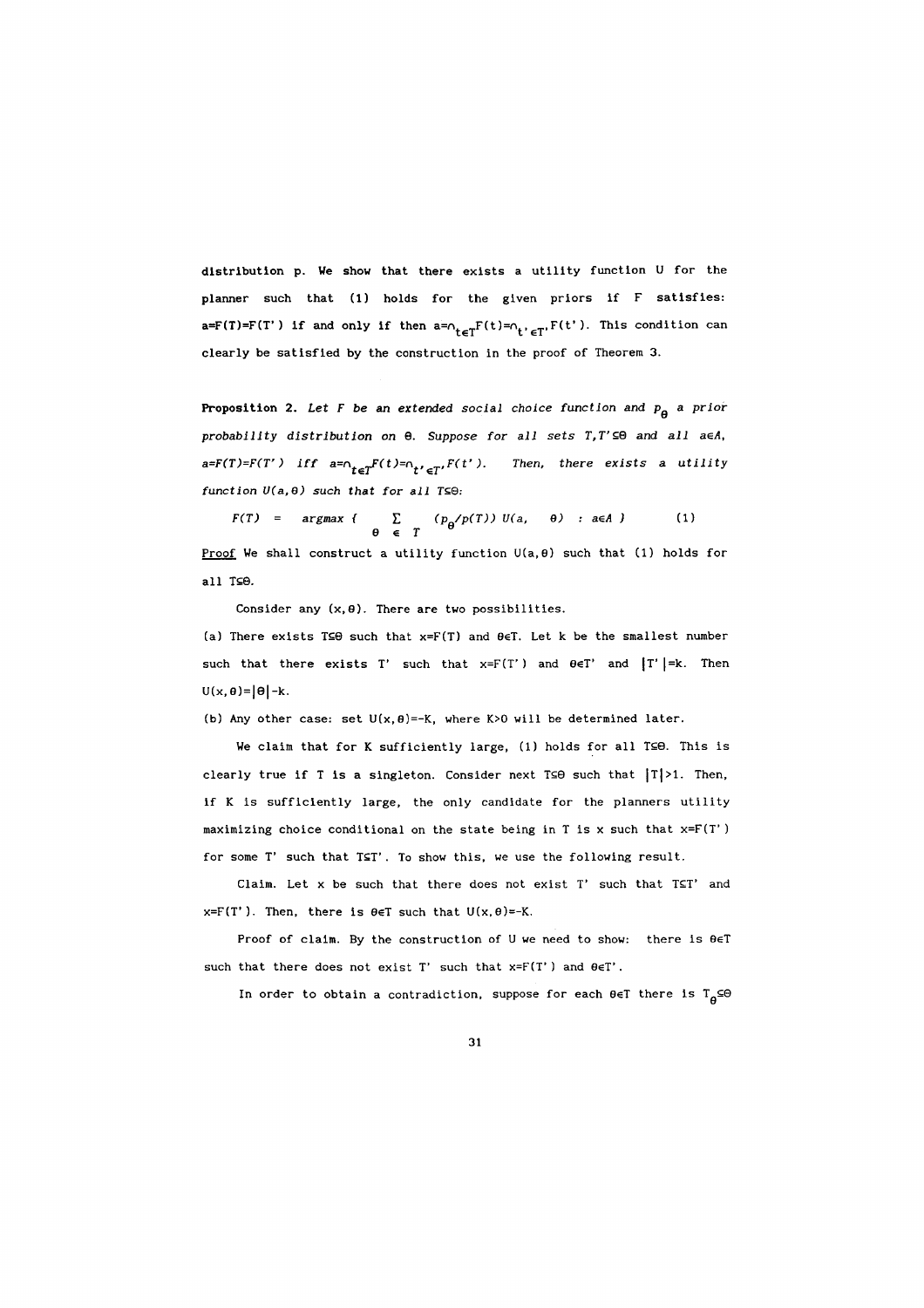such that  $x=F(T_{\theta})$  and  $\theta \in T_{\theta}$ . But  $x=F(T_{\theta})=F(T_{\theta},)$  for  $\theta, \theta' \in T$  (where  $\theta \neq \theta'$ ) implies by the hypothesis of the proposition that  $n_{t \in T_{\Theta}} F(t) = n_t \cdot \epsilon_{\Theta} F(t') = x$ .

Therefore,  $x=F(\theta)$  for all  $\theta \in T^*=\cup_{\theta \in T}T_{\theta}$  and by definition TST\*. Let  $\theta \in T$ . Then  $x = n_{t \in T}F(t) = F(\theta)$  which, by the hypothesis of the proposition implies that  $x=F(\theta)=F(T)$ . This contradicts the assumption that there is no T', TST', such that x=F(T'). This proves the claim.

Since  $p_{\rho}$ >0 for all  $\theta$ , the claim implies that for K large enough, it is not optimal to choose x when the state is in T and  $\theta \in T$  is a possibility. Thus, the only candidate for the planners utility maximizing choice conditional on the state being in T is  $x$  such that  $x = F(T')$  for some T' such that  $TST'$ . It remains to show that actually  $x=F(T)$ .

Suppose TcT' and  $F(T')=x' \neq x= F(T)$ . We claim  $U(x, \theta) > U(x', \theta)$  for all  $\theta \in T$ . Suppose this is not the case for some  $\theta \in T$ . Then by our construction there must exist T'' such that  $|T'|\leq |T|$  and  $x' = F(T'')$  and  $\theta \in T'$ . Thus,  $x' = F(T') = F(T'')$  which implies  $x' = n_t \cdot \epsilon T$ ,  $F(t') = n_t \cdot \epsilon T$ ,  $F(t'')$ . But TeT'. Therefore,  $x' = n_{t \in T}F(t) = n_t$ ,  $F(t'')$ . By the hypothesis of the proposition this implies  $x' = F(T) = F(T'')$ , contradicting  $F(T) = x \neq x' = F(T'')$ . This contradiction establishes:  $U(x, \theta) > U(x', \theta)$  for all  $\theta \in T$ . Then  $x = F(T)$  is indeed the planner's (unique) utility maximizing choice conditional on the state being in T. QED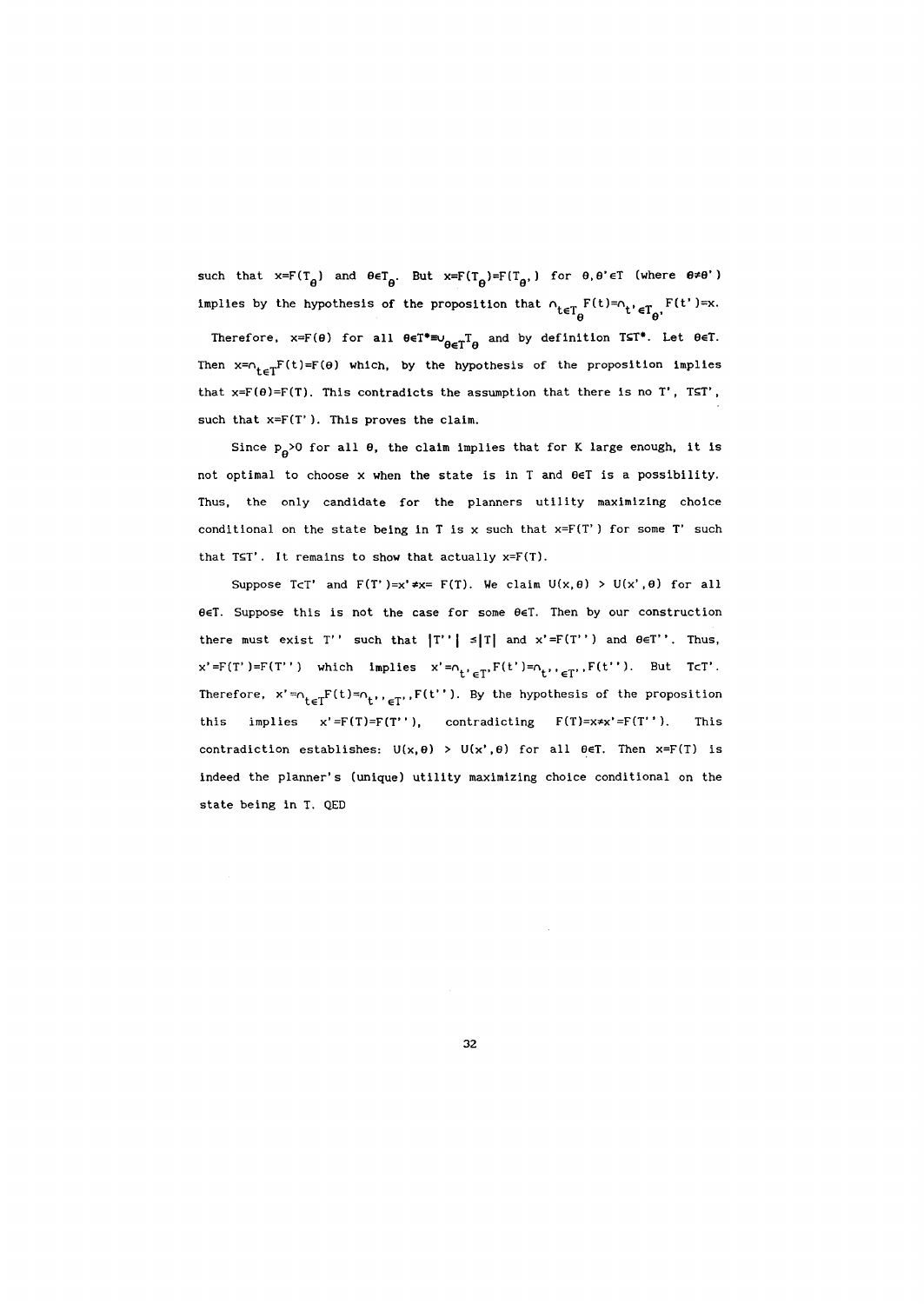## **REFERENCES**

Baliga, S. (1994). "Universal Collusion and Renegotiation, Dictators and Contracts". Mimeo.

Baliga, S., Palfrey, T. and Sjöström, T. (1995). "Interactive Implementation". Work in progress.

Becker, G. (1974). "A Theory of Social Interactions", Journal of Political Economy 82: 1063-1094.

Chakravorty, B., Corchon, L., Wilkie S. (1992). "Credible Implementation", Games and Economic Behavior, forthcoming.

Laffont, J-J, Tirole, J. (1988). "The Dynamics of Incentive Contracts", Econometrica, 56, 1153-1175.

Maskin, E. (1977). "Nash equilibrium and Welfare Optimality". Mimeo, MIT.

Maskin, E., Moore, J. (1987). "Implementation with Renegotiation", Mimeo, Harvard University.

Maskin, E., Tirole, J. (1992). "The Principal-Agent Relationship with an Informed Principal 11: Common Values", Econometrica, 60, 1-42.

Moore, J. (1992). " Implementation, Contracts and Renegotiation in Environments with Complete Information" in J-J Laffont, *Advances in Economic Theory Sixth World Congress.* Cambridge University Press.

Ray, D. (1993). "Egalitarianism and Incentives in Teams", Working Paper, Boston University.

Shenker, S. (1994). "Some Technical Results on Continuity, Strategy-proofness and Related Strategic Concepts", Mimeo.

Sjöström, T. (1994) " Renegotiation and Credibility in Implementation", Mimeo Harvard.